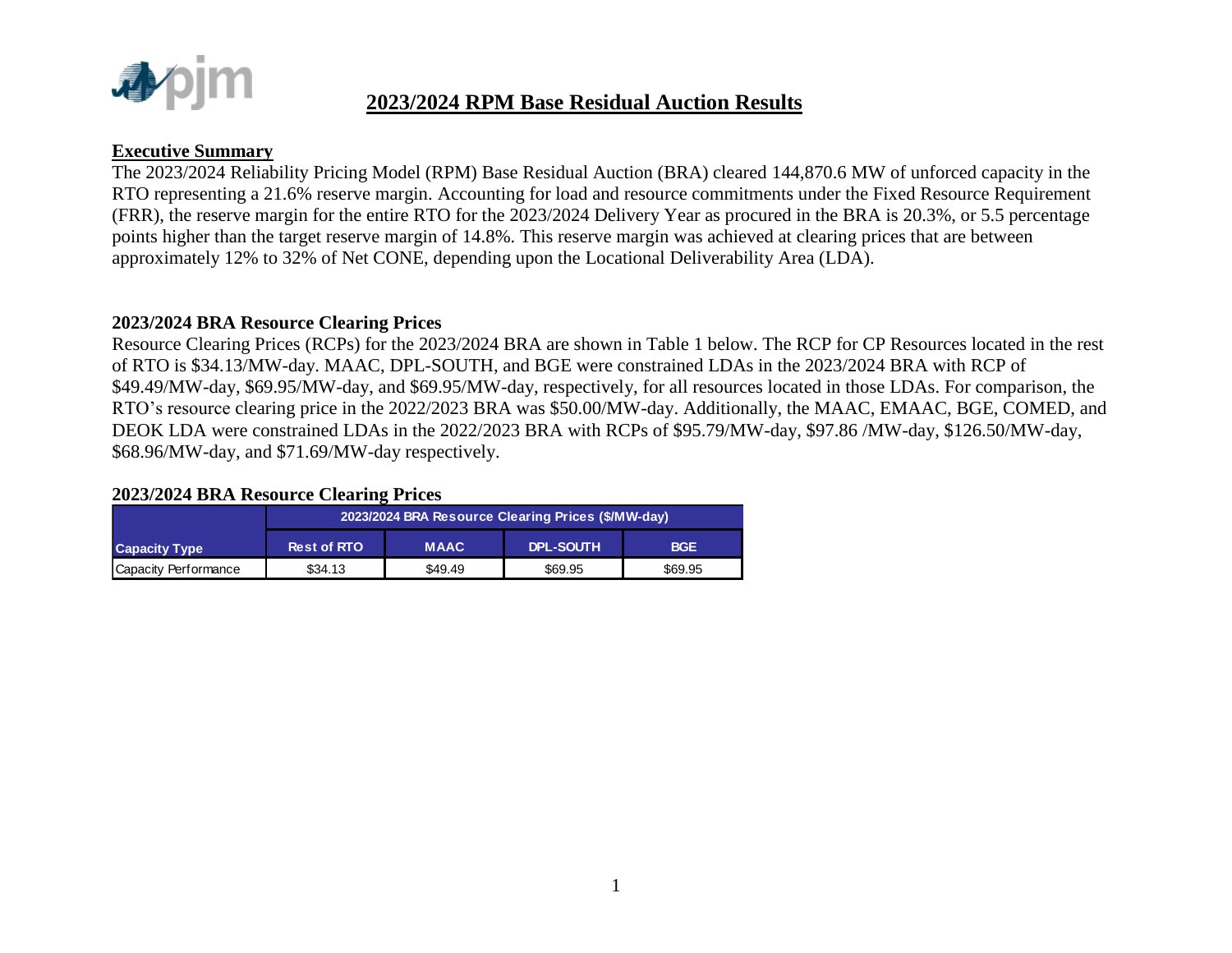

#### **2023/2024 BRA Cleared Capacity Resources**

As seen in the table below, the 2023/2024 BRA procured 3,329.7 MW of capacity from new generation and 404.8 MW from uprates to existing or planned generation. The quantity of capacity procured from external Generation Capacity Resources in the 2023/2024 BRA is 1,396.6 MW which is a decrease of 161.4 MW from that procured in the 2022/2023 BRA. All external generation capacity that has cleared in the 2023/2024 BRA are Prior Capacity Import Limit (CIL) Exception External Resources<sup>1</sup> that qualify for an exception for the 2023/2024 Delivery Year to satisfy the enhanced pseudo-tie requirements established by FERC Order ER17-1138. The total quantity of DR procured in the 2023/2024 BRA is 8,096.2 MW which is a decrease of 715.7 MW from that procured in the 2022/2023 BRA; and, the total quantity of EE procured in the 2023/2024 BRA is 5,471.1 MW, which is an increase of 660.5 MW from that procured in the 2022/2023 BRA.

| <b>BRA Delivery Year</b> | <b>New Generation</b> | <b>Generation Uprates</b> | <b>Imports</b> | <b>Demand Response</b> | <b>Energy Efficiency</b> |
|--------------------------|-----------------------|---------------------------|----------------|------------------------|--------------------------|
| 2023/2024                | 3,329.7               | 404.8                     | 1,396.6        | 8,096.2                | 5,471.1                  |
| 2022/2023                | 4,843.6               | 1,210.3                   | 1,558.0        | 8,811.9                | 4,810.6                  |
| 2021/2022                | 893.0                 | 508.3                     | 4,051.8        | 11,125.8               | 2,832.0                  |
| 2020/2021                | 2,389.3               | 434.5                     | 3,997.2        | 7,820.4                | 1,710.2                  |
| 2019/2020                | 5,373.6               | 155.6                     | 3,875.9        | 10,348.0               | 1,515.1                  |
| 2018/2019                | 2,954.3               | 587.6                     | 4,687.9        | 11,084.4               | 1,246.5                  |
| 2017/2018                | 5,927.4               | 339.9                     | 4,525.5        | 10,974.8               | 1,338.9                  |
| 2016/2017                | 4,281.6               | 1,181.3                   | 7,482.7        | 12,408.1               | 1,117.3                  |
| 2015/2016                | 4,898.9               | 447.4                     | 3,935.3        | 14,832.8               | 922.5                    |
| 2014/2015                | 415.5                 | 341.1                     | 3,016.5        | 14,118.4               | 822.1                    |

#### **Megawatts of Unforced Capacity Procured by Type from the 2014/2015 BRA to the 2023/2024 BRA**

\*All MW Values are in UCAP Terms

 $\overline{a}$ 

<sup>&</sup>lt;sup>1</sup> A Prior CIL Exception Resource is an external Generation Capacity Resource for which (1) a Capacity Market Seller had, prior to May 9, 2017, cleared a Sell Offer in an RPM Auction under the exception provided to the definition of Capacity Import Limit as set forth in Article 1 of the Reliability Assurance Agreement or (2) an FRR Entity committed, prior to May 9, 2017, in an FRR Capacity Plan under the exception provided to the definition of Capacity Import Limit.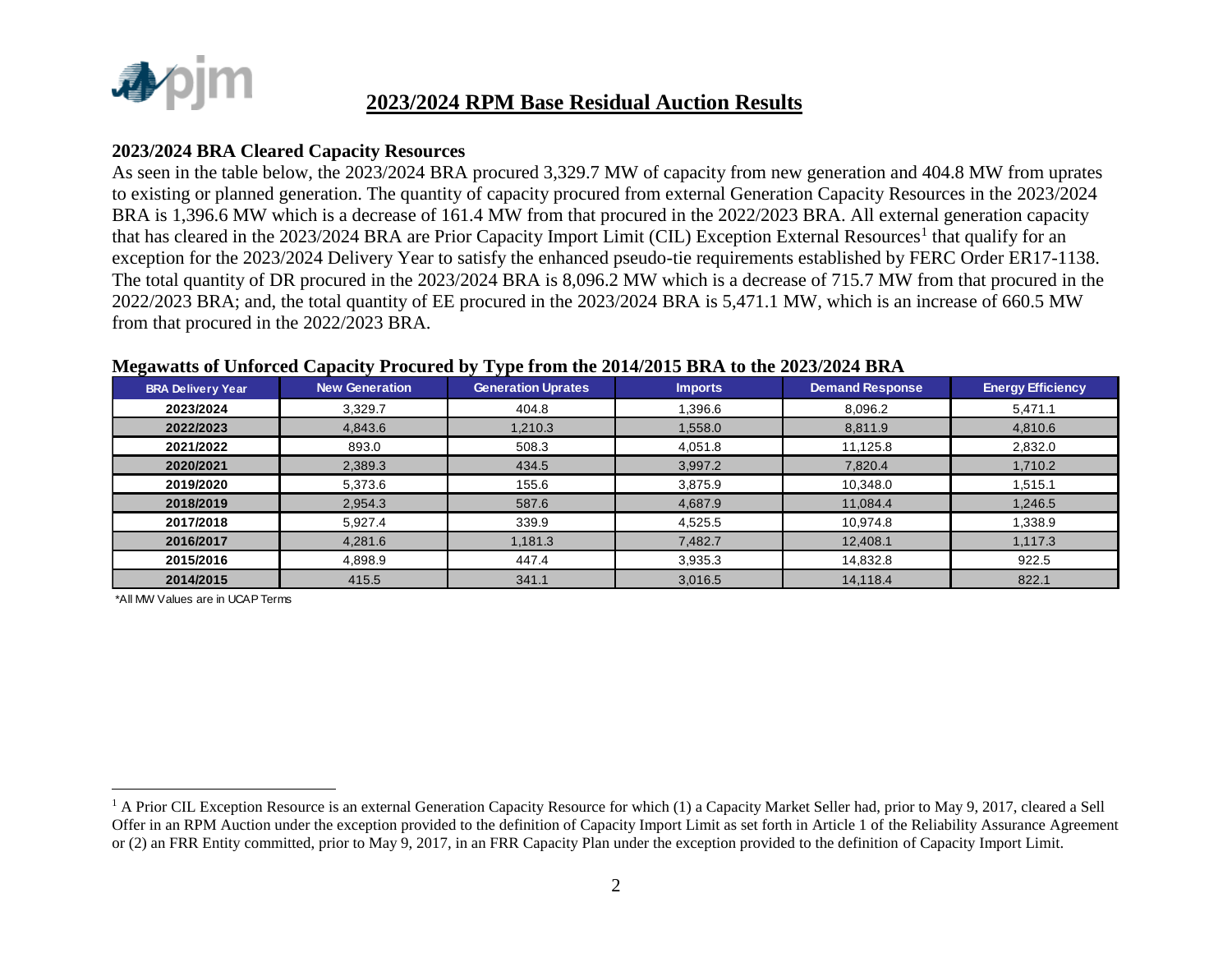

#### **Introduction**

This document provides information for PJM stakeholders regarding the results of the 2023/2024 Reliability Pricing Model (RPM) Base Residual Auction (BRA). The 2023/2024 BRA opened on June 8, 2022, and the results were posted on June 21, 2022.

In each BRA, PJM seeks to procure a target capacity reserve level for the RTO in a least cost manner while recognizing the following reliability-based constraints on the location and type of capacity that can be committed:

- Internal PJM locational constraints are established by setting up Locational Deliverability Areas (LDAs) with each LDA having a separate target capacity reserve level and a maximum limit on the amount of capacity that it can import from resources located outside of the LDA.
- Total cleared summer-period sell offers must exactly equal total cleared winter-period sell offers across the entire RTO to ensure that seasonal CP sell offers clear to form annual CP commitments.

The auction clearing process commits capacity resources to procure a target capacity reserve level for the RTO in a least-cost manner while recognizing and enforcing these reliability-based constraints. The clearing solution may be required to commit capacity resources out-of-merit order but again in a least-cost manner to ensure that all of these constraints are respected. In those cases where one or more of the constraints results in out-of-merit commitment in the auction solution, resource clearing prices will be reflective of the price of resources selected out of merit order to meet the necessary requirements.

This document begins with a high-level summary of the BRA results followed by sections containing detailed descriptions of the 2023/2024 BRA results and a discussion of the results in the context of the previous BRAs.

#### **Summary of Results**

The 2023/2024 Reliability Pricing Model (RPM) Base Residual Auction (BRA) cleared 144,870.6 MW of unforced capacity in the RTO representing a 21.6% reserve margin. The reserve margin for the entire RTO is 20.3%, or 5.5 percentage points higher than the target reserve margin of 14.8%, when the Fixed Resource Requirement (FRR) load and resources are considered.

Resource Clearing Prices (RCPs) for the 2023/2024 BRA are shown in Table 1 below. The RCP for CP Resources located in the rest of RTO is \$34.13/MW-day. MAAC, DPL-SOUTH, and BGE were constrained LDAs in the 2023/2024 BRA with RCPs, in regards to the immediate parent LDA, of \$49.49/MW-day, \$69.95/MW-day, and \$69.95/MW-day, respectively, for all resources located in those LDAs. For comparison, the RTO's resource clearing price in the 2022/2023 BRA was \$50.00/MW-day. Additionally, the MAAC,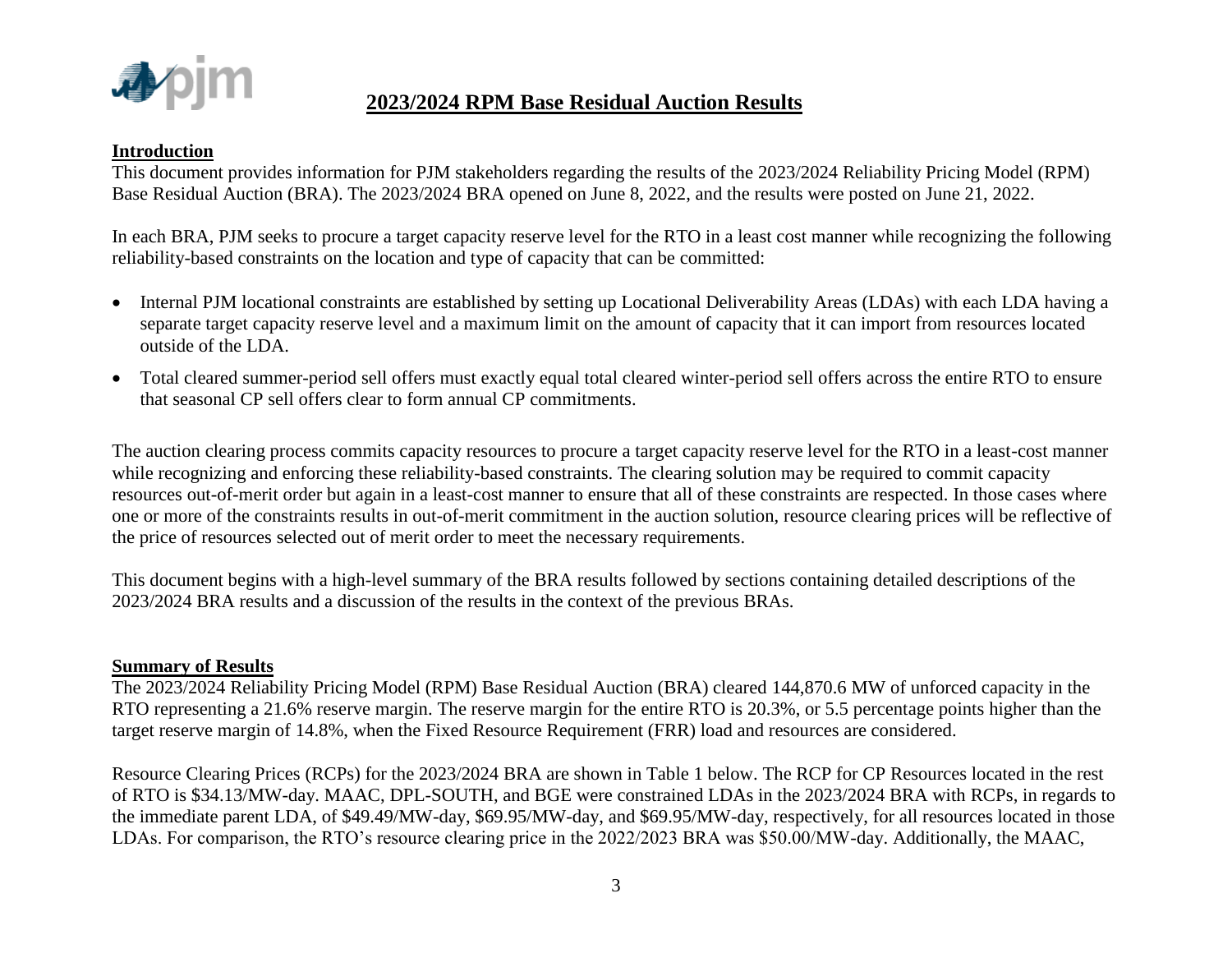

EMAAC, BGE, COMED, and DEOK LDA were constrained LDAs in the 2022/2023 BRA with RCPs of \$95.79/MW-day, \$97.86 /MW-day, \$126.50/MW-day, \$68.96/MW-day, and \$71.69/MW-day respectively.

The quantity of Unforced Capacity procured from new Generation Capacity Resources cleared regardless of whether they had offered into a prior auction was 3,734.5 MW comprised of 3,329.7 MW from new generation units and 404.8 MW from uprates to existing or planned generation units.

The quantity of Unforced Capacity procured from external Generation Capacity Resources in the 2023/2024 BRA is 1,396.6 MW which is a decrease of 161.4 MW from that procured in the 2022/2023 BRA. All external generation capacity that has cleared in the 2023/2024 BRA are Prior Capacity Import Limit (CIL) Exception External Resources that qualify for an exception for the 2023/2024 Delivery Year to satisfy the enhanced pseudo-tie requirements established by FERC Order ER17-1138.

The total Unforced Capacity of DR procured in the 2023/2024 BRA is 8,096.2 MW which is a decrease of 715.7 MW from that procured in the 2022/2023 BRA; and, the total quantity of EE procured in the 2023/2024 BRA is 5,471.1 MW which is an increase of 660.5 MW from that procured in the 2022/2023 BRA.

The RTO as a whole failed the Market Structure Test (i.e., the Three-Pivotal Supplier Test), resulting in the application of market power mitigation to all Existing Generation Capacity Resources. Mitigation was applied to a supplier's existing generation resources resulting in utilizing the lesser of the supplier's approved Market Seller Offer Cap for such resource or the supplier's submitted offer price for such resource in the RPM Auction clearing.

The following is a list of market rule changes that became effective for this BRA:

- The Minimum Offer Price Rule (MOPR) was updated and applied to Generation Capacity Resources that received Conditioned State Support or where the Capacity Market Seller had Buyer Side Market Power.
- The Market Seller Offer Cap (MSOC) default based on netCONE was eliminated and all Existing Resources subject to MSOC received a unit specific net Energy and Ancillary Service (EAS) offset. Further, the netEAS offset was changed from forward looking to a historic calculation.
- Intermittent resource and storage (ELCC Resources) capacity accreditation used the Effective Load Carrying Capability (ELCC) methodology.
- The Energy Efficiency (EE) addback to the reliability requirement was made equal to the amount of EE that cleared through an iterative process as part of the final auction solution.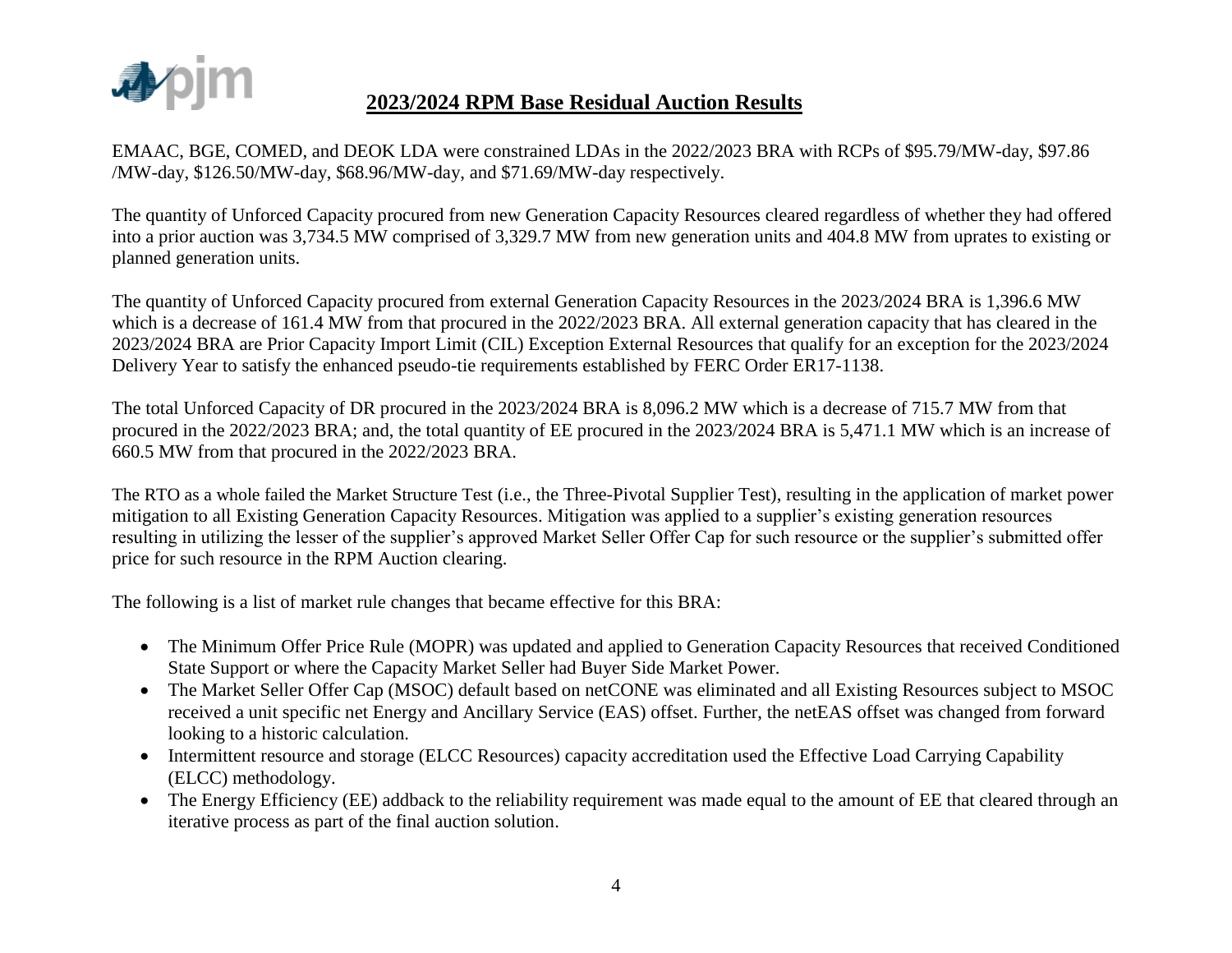

 This BRA was conducted under a compressed auction schedule where the auction occurred one year prior to the start of the delivery year. A typical BRA is held three years before the start of the delivery year.

A further discussion of the 2023/2024 BRA results and additional information regarding the 2023/2024 RPM BRA are detailed in the body of this report. The discussion also provides a comparison of the 2023/2024 auction results to the results from the 2007/2008 through 2022/2023 RPM Auctions.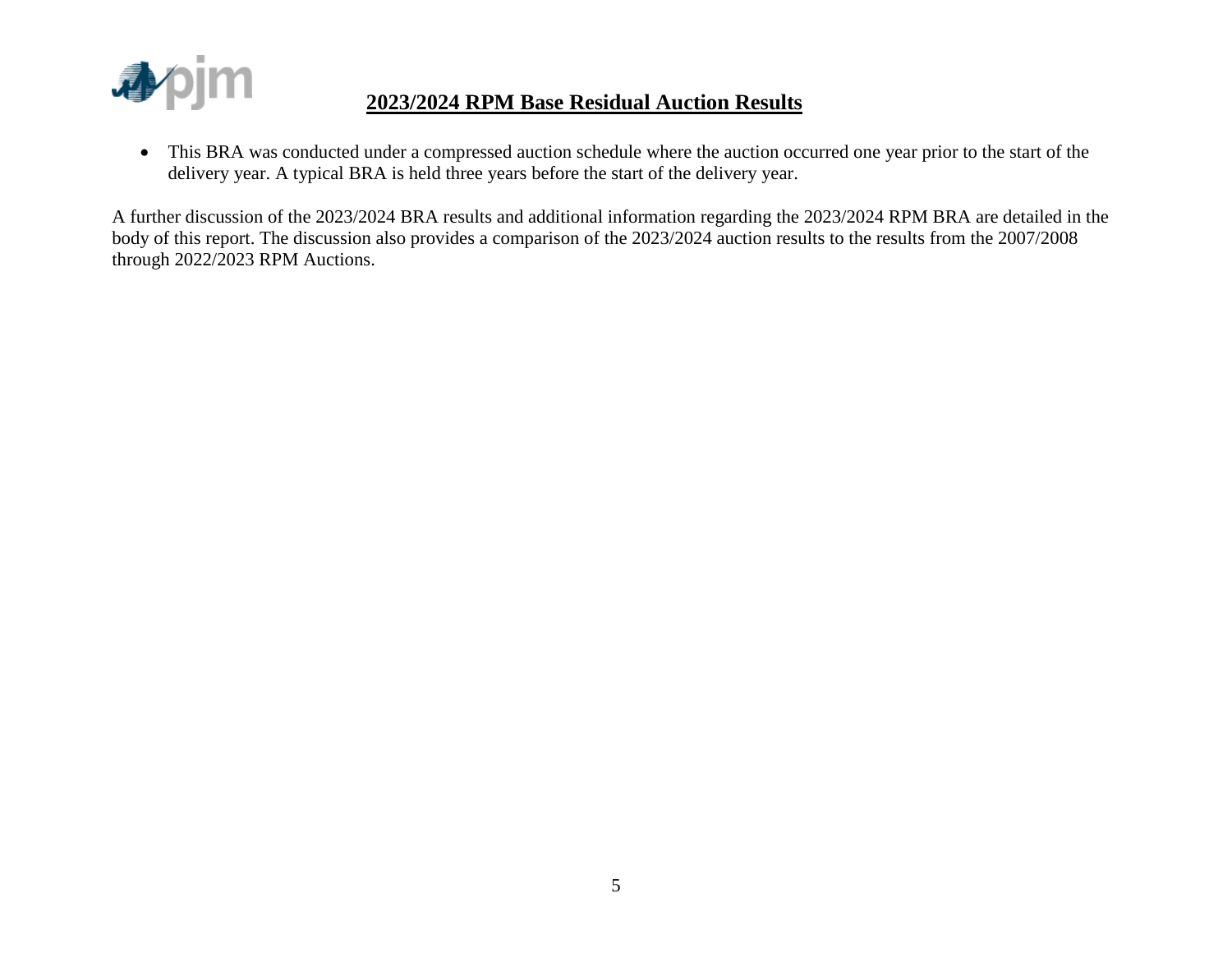

#### **2023/2024 Base Residual Auction Results Discussion**

Table 1 contains a summary of the RTO clearing prices, cleared unforced capacity, and implied cleared reserve margins for the 2007/2008 through 2023/2024 RPM BRAs.

#### **Table 1 –RPM Base Residual Auction Resource Clearing Price Results in the RTO**

|                        |                                          | <b>Auction Results</b>      |                          |
|------------------------|------------------------------------------|-----------------------------|--------------------------|
| <b>Delivery Year</b>   | <b>Resource</b><br><b>Clearing Price</b> | <b>Cleared</b><br>UCAP (MW) | <b>Reserve</b><br>Margin |
| 2007/2008              | \$<br>40.80                              | 129,409.2                   | 19.1%                    |
| 2008/2009              | \$<br>111.92                             | 129,597.6                   | 17.4%                    |
| 2009/2010              | \$<br>102.04                             | 132,231.8                   | 17.6%                    |
| 2010/2011              | \$<br>174.29                             | 132,190.4                   | 16.4%                    |
| 2011/2012 <sup>1</sup> | \$<br>110.00                             | 132.221.5                   | 17.9%                    |
| 2012/2013              | \$<br>16.46                              | 136,143.5                   | 20.5%                    |
| 2013/2014 <sup>2</sup> | \$<br>27.73                              | 152,743.3                   | 19.7%                    |
| 2014/2015 <sup>3</sup> | \$<br>125.99                             | 149,974.7                   | 18.8%                    |
| 2015/2016 <sup>4</sup> | \$<br>136.00                             | 164,561.2                   | 19.3%                    |
| 2016/2017 <sup>5</sup> | \$<br>59.37                              | 169,159.7                   | 20.3%                    |
| 2017/2018              | \$<br>120.00                             | 167,003.7                   | 19.7%                    |
| 2018/2019              | \$<br>164.77                             | 166,836.9                   | 19.8%                    |
| 2019/2020              | \$<br>100.00                             | 167,305.9                   | 22.4%                    |
| 2020/2021 <sup>6</sup> | \$<br>76.53                              | 165,109.2                   | 23.3%                    |
| 2021/2022              | \$<br>140.00                             | 163,627.3                   | 21.5%                    |
| 2022/2023              | \$<br>50.00                              | 144,477.3                   | 19.9%                    |
| 2023/2024              | \$<br>34.13                              | 144.870.6                   | 20.3%                    |

1) 2011/2012 BRA w as conducted w ithout Duquesne zone load.

2) 2013/2014 BRA includes ATSI zone

3) 2014/2015 BRA includes Duke zone

4) 2015/2016 BRA includes a significant portion of AEP and DEOK zone load previously under the FRR Alternative

5) 2016/2017 BRA includes EKPC zone

6) Beginning 2020/2021 Cleared UCAP (MW) includes Annual and matched Seasonal Capacity Performance sell offers

7) Reserve Margin includes FRR+RPM (Total ICAP/Total Peak-1)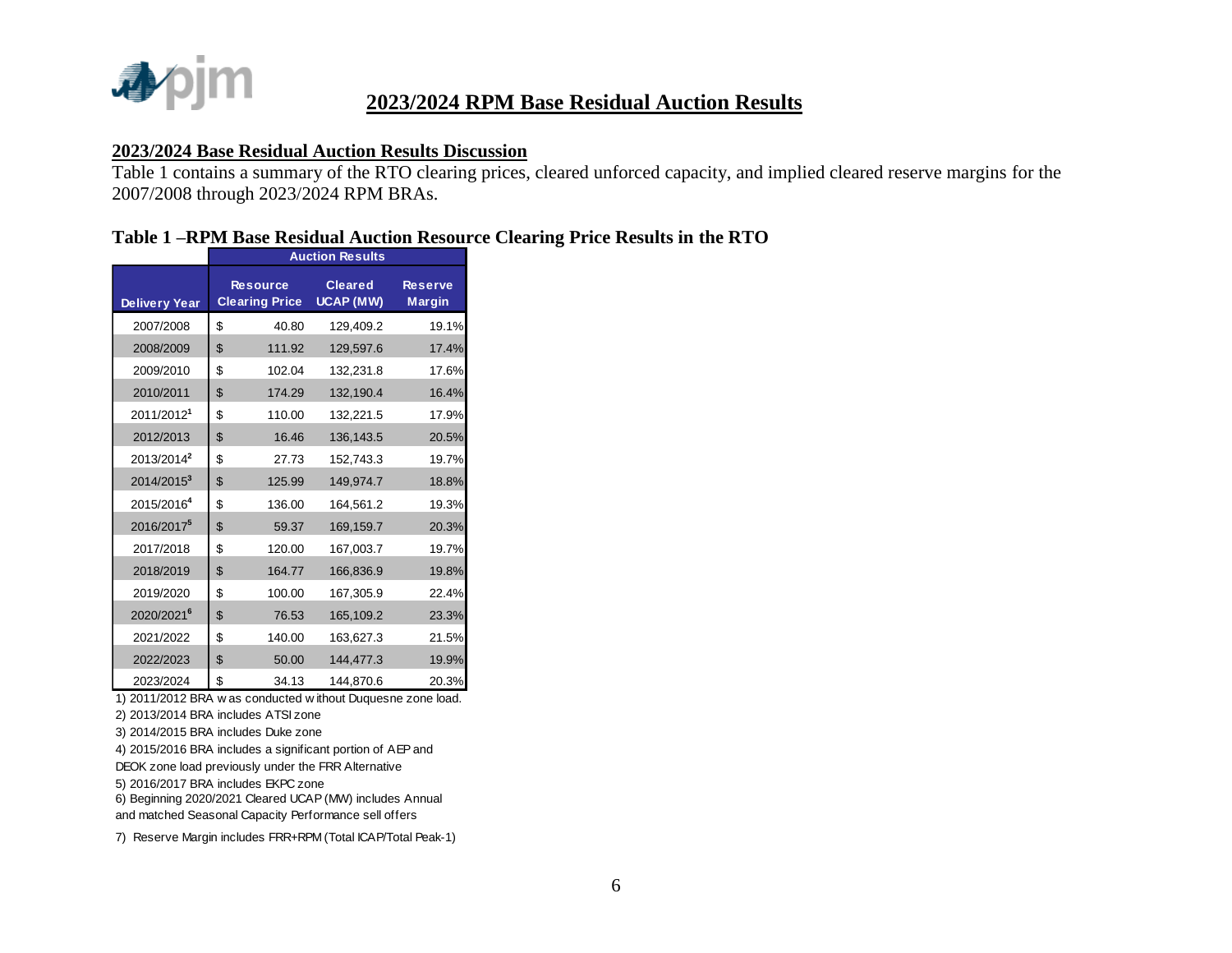

The Reserve Margin presented in Table 1 represents the percentage of installed capacity cleared in RPM and committed by FRR entities in excess of the RTO load (including load served under the Fixed Resource Requirement alternative). The 2023/2024 RPM BRA cleared 144,870.6 MW of unforced capacity in the RTO representing a 21.6% reserve margin. The reserve margin for the entire RTO is 20.3%, or 5.5 percentage points higher than the target reserve margin of 14.8%, when the Fixed Resource Requirement (FRR) load and resources are considered.

#### **New Generation Resource Participation**

The quantity of new Generation Capacity Resources cleared in this auction regardless of whether they had offered into a prior auction was 3,734.5 MW comprised of 3,329.7 MW from new generation units, and 404.8 MW from uprates to existing or planned generation units.

Table 2A shows the breakdown, by major LDA, of capacity in UCAP terms of new units and uprates at existing or planned units offered in the auction and capacity clearing in the auction.

# **Table 2A – Offered and Cleared New Generation Capacity by LDA (in UCAP MW)**

|                  |               | <b>Offered</b>  |         |               | <b>Cleared</b> |              |
|------------------|---------------|-----------------|---------|---------------|----------------|--------------|
| <b>LDA</b>       | <b>Uprate</b> | <b>New Unit</b> | Total   | <b>Uprate</b> | New Unit       | <b>Total</b> |
| <b>EMAAC</b>     | 7.4           | 95.3            | 102.7   | 7.4           | 85.7           | 93.1         |
| MAAC**           | 100.8         | 113.1           | 213.9   | 100.8         | 103.5          | 204.3        |
| <b>Total RTO</b> | 554.3         | 1.722.1         | 2.276.4 | 404.8         | 3.329.7        | 3,734.5      |

\*All MW Values are in UCAP Terms

\*\*MAAC includes EMAAC

\*\*\*RTO includes MAAC

\*\*\*\* Cleared MW values may include new units that have offered in a prior BRA and not cleared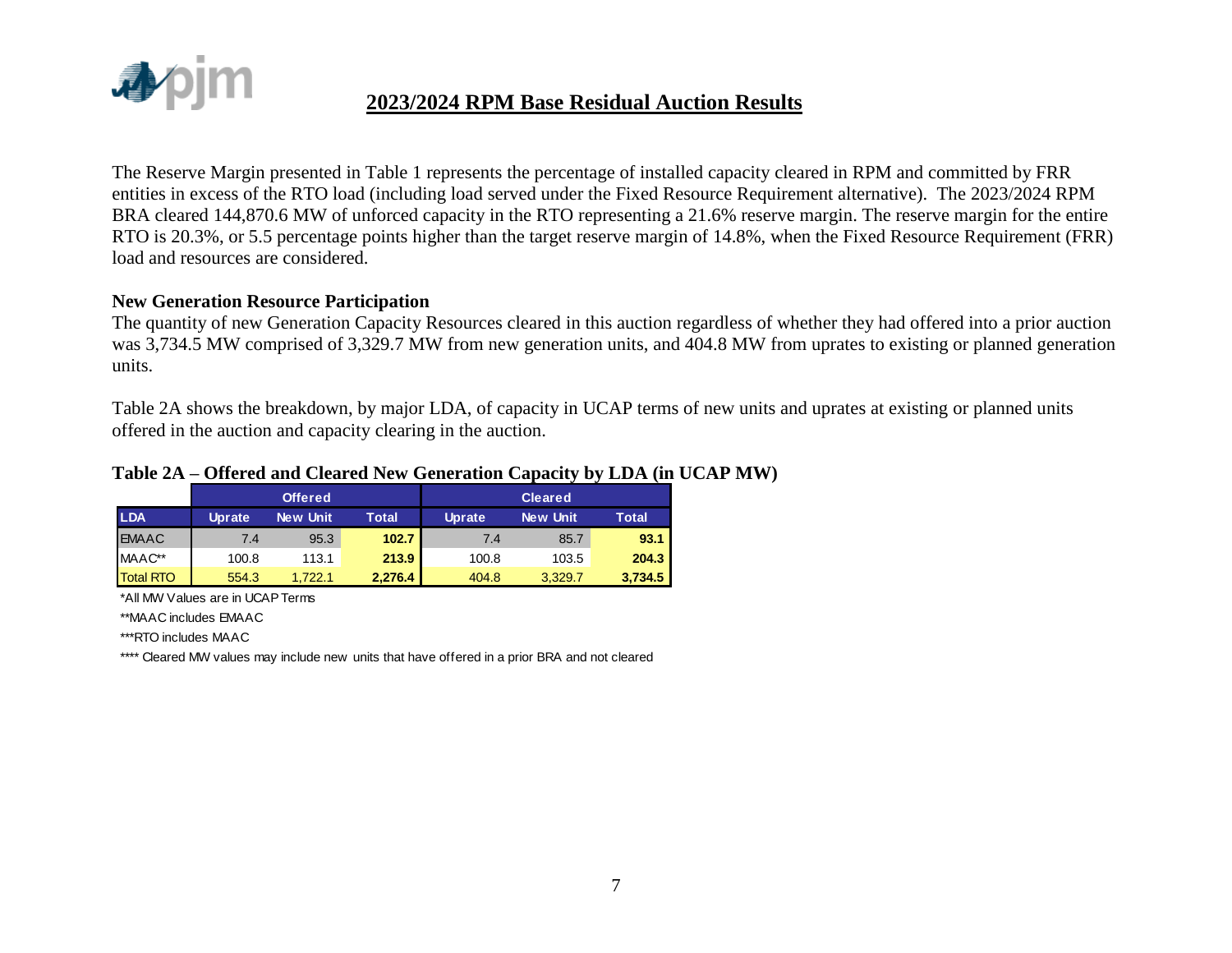

#### **Capacity Import Participation**

The quantity of capacity imports cleared in the 2023/2024 BRA were 1,396.6 MW (UCAP) which represents a decrease of 161.4 MW from the imports that cleared in the 2022/2023 BRA. The majority of the imports are from resources located in regions west of the PJM RTO. All external generation capacity that has cleared in the 2022/23 BRA are Prior Capacity Import Limit (CIL) Exception External Resources that qualify for an exception for the 2023/2024 Delivery Year to satisfy the enhanced pseudo-tie requirements established by FERC Order ER17-1138.

|                                     | <b>External Source Zones</b> |              |                   |                    |                    |              |  |  |  |  |
|-------------------------------------|------------------------------|--------------|-------------------|--------------------|--------------------|--------------|--|--|--|--|
|                                     | <b>NORTH</b>                 | <b>WEST1</b> | WEST <sub>2</sub> | SOUTH <sub>1</sub> | SOUTH <sub>2</sub> | <b>Total</b> |  |  |  |  |
| Offered MW (UCAP)                   | 203.7                        | 0.0          | 819.4             | 244.3              | <b>260.6</b>       | 1.528.0      |  |  |  |  |
| Cleared MW (UCAP)                   | 203.7                        | 0.0          | 688.0             | 244.3              | 260.6              | 1,396.6      |  |  |  |  |
| Resource Clearing Price (\$/MW-day) | \$34.13                      | \$34.13      | \$34.13           | \$34.13            | \$34.13            |              |  |  |  |  |

### **Table 2B – Offered and Cleared Capacity Imports (in UCAP MW)**

\*Offered and Cleared MW quantities include resources that received CIL Exception and those associated w ith pre-OATT grandfathered transmission. Attachment G of Manual 14B provides a mapping of outside Balancing Authorities to the External Source Zones.

#### **Demand Resource Participation**

The total Unforced Capacity of DR offered into the 2023/2024 BRA was 10,116.7 MW, representing a decrease of 3.8% from the DR that offered into the 2022/2023 BRA. Of the 10,116.7 MW of total DR that offered in this auction, 8,096.2 MW cleared. The cleared DR is 715.7 MW less than that which cleared in the 2022/2023 BRA. Of the 8,096.2 MW of DR cleared in the 2023/2024 BRA, 7,919.1 MW were cleared as the annual Capacity Performance Product and 177.1 MW were cleared as the summer seasonal Capacity Performance product. Table 3A contains a comparison of the DR offered and cleared in 2022/2023 BRA & 2023/2024 BRA represented in UCAP.

#### **Energy Efficiency Resource Participation**

An EE resource is a project that involves the installation of more efficient devices/equipment or the implementation of more efficient processes/systems exceeding then-current building codes, appliance standards, or other relevant standards at the time of installation as known at the time of commitment. The EE resource must achieve a permanent, continuous reduction in electric energy consumption (during the defined EE performance hours) that is not reflected in the peak load forecast used for the BRA for the Delivery Year for which the EE resource is proposed. The EE resource must be fully implemented at all times during the Delivery Year, without any requirement of notice, dispatch, or operator intervention. All of the 5,471.1 MW of energy efficiency that offered into the 2023/2024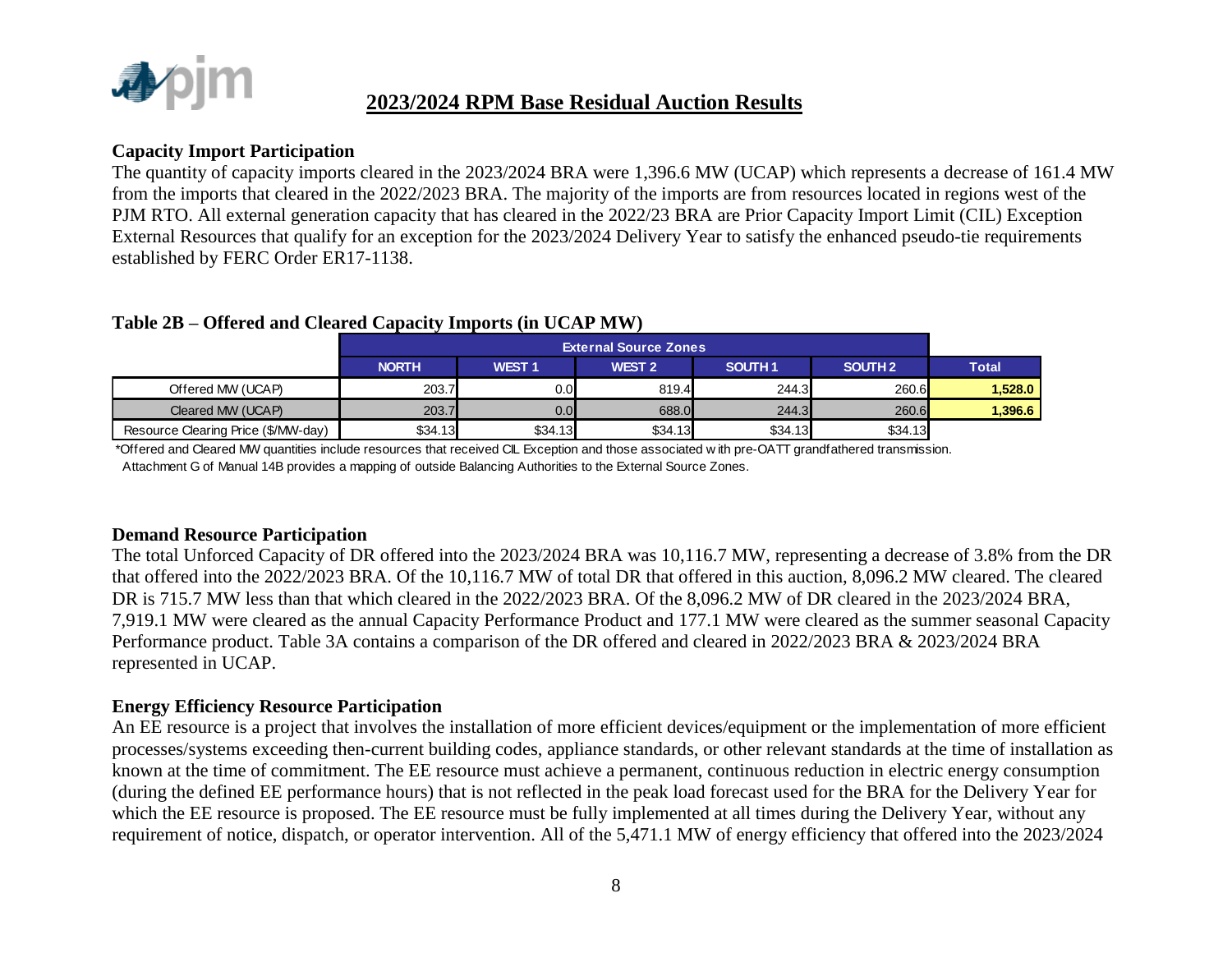

BRA cleared in the auction. Of the 5,471.1 MW of EE Resources that offered and cleared in the 2023/2024 BRA, 5,221.1 MW was cleared as the annual Capacity Performance Product and 250.0 MW were cleared as the summer seasonal Capacity Performance product.

Table 3B contains a summary of the DR and EE resources that offered and cleared by zone in the 2023/2024 BRA. Approximately 80.0% of the DR and 100.0% of the EE resources that were offered into the BRA cleared.

Figure 1 illustrates the demand side participation in the PJM Capacity Market from 2005/2006 Delivery Year to the 2023/2024 Delivery Year. Demand side participation includes active load management (ALM) prior to 2007/2008 Delivery Year, Interruptible Load for Reliability (ILR) and DR offered into each BRA and nominated in FRR Plans, and EE resources starting with the 2012/2013 Delivery Year. The demand side participation in the capacity market has increased dramatically since the inception of RPM in the 2007/2008 Delivery Year through the 2015/2016 BRA, but as shown in Figure 1, total demand side participation and cleared resources for the 2023/2024 BRA have fallen below the levels seen in the 2015/2016 BRA.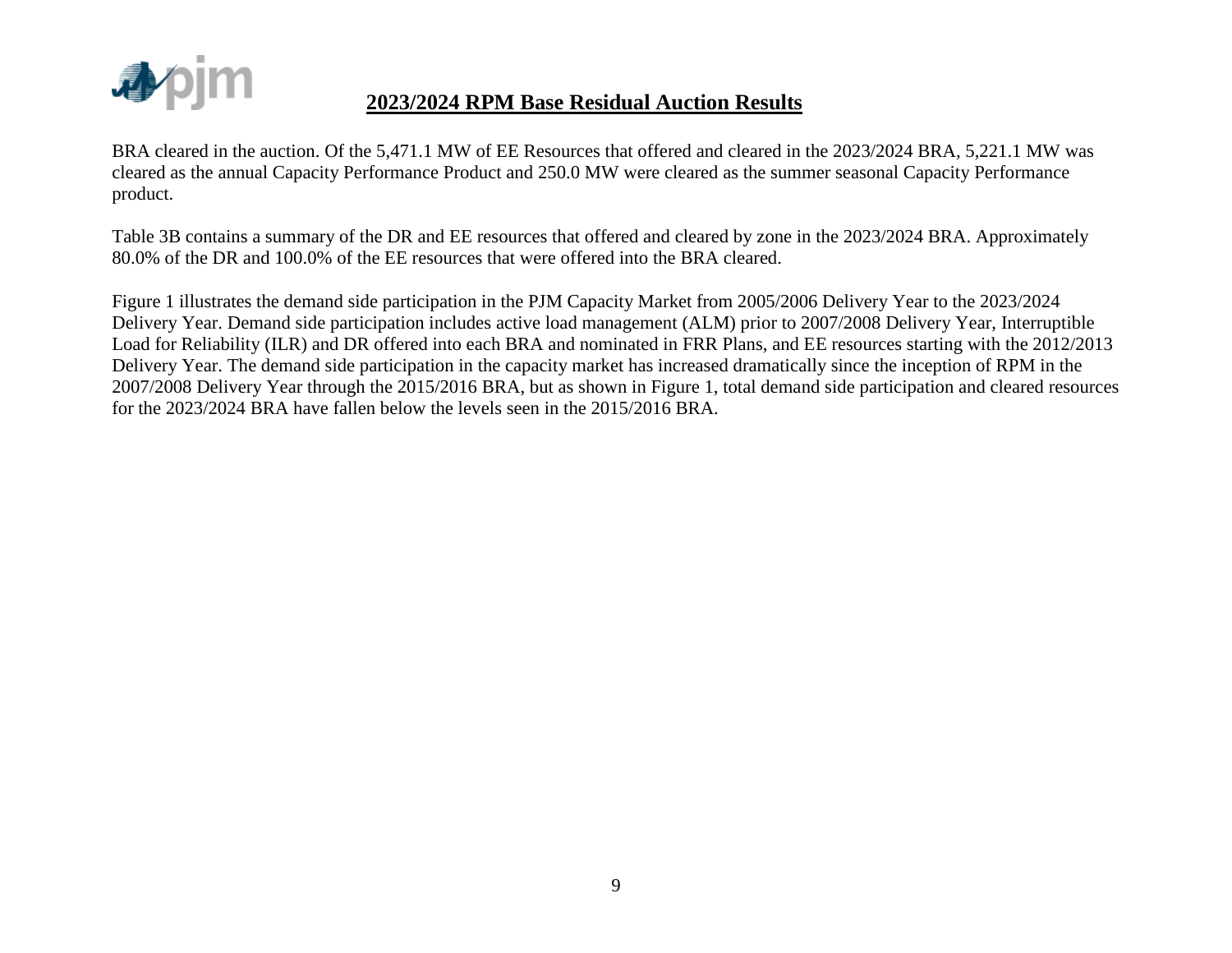

#### **Table 3A – Comparison of Demand Resources Offered and Cleared in 2021/2022 BRA & 2023/2024 BRA (in UCAP MW)**

|                         |                |            | <b>Offered MW (UCAP)</b> |                                  | <b>Cleared MW (UCAP)</b> |            |                                         |  |
|-------------------------|----------------|------------|--------------------------|----------------------------------|--------------------------|------------|-----------------------------------------|--|
| <b>LDA</b>              | Zone           | 2022/2023* | 2023/2024*               | Increase in<br><b>Offered MW</b> | 2022/2023*               | 2023/2024* | <b>Increase in</b><br><b>Cleared MW</b> |  |
| <b>EMAAC</b>            | <b>AECO</b>    | 73.7       | 86.0                     | 12.3                             | 62.2                     | 55.2       | (7.0)                                   |  |
| EMAAC/DPL-S             | <b>DPL</b>     | 279.1      | 179.6                    | (99.5)                           | 269.3                    | 146.9      | (122.4)                                 |  |
| <b>EMAAC</b>            | <b>JCPL</b>    | 171.8      | 166.3                    | (5.5)                            | 147.8                    | 120.5      | (27.3)                                  |  |
| <b>EMAAC</b>            | <b>PECO</b>    | 414.6      | 449.4                    | 34.8                             | 364.4                    | 378.4      | 14.0                                    |  |
| PSEG/PS-N               | <b>PSEG</b>    | 393.0      | 398.0                    | 5.0                              | 294.6                    | 272.7      | (21.9)                                  |  |
| <b>EMAAC</b>            | <b>RECO</b>    | 2.3        | 9.1                      | 6.8                              | 1.6                      | 2.2        | 0.6                                     |  |
| <b>EMAAC Sub Total</b>  |                | 1,334.5    | 1,288.4                  | (46.1)                           | 1,139.9                  | 975.9      | (164.0)                                 |  |
| <b>PEPCO</b>            | <b>PEPCO</b>   | 336.9      | 238.2                    | (98.7)                           | 322.7                    | 175.2      | (147.5)                                 |  |
| <b>BGE</b>              | <b>BGE</b>     | 186.1      | 211.9                    | 25.8                             | 162.6                    | 168.4      | 5.8                                     |  |
| <b>MAAC</b>             | <b>METED</b>   | 260.5      | 280.3                    | 19.8                             | 230.7                    | 216.2      | (14.5)                                  |  |
| <b>MAAC</b>             | <b>PENELEC</b> | 333.1      | 352.6                    | 19.5                             | 299.8                    | 292.3      | (7.5)                                   |  |
| <b>PPL</b>              | <b>PPL</b>     | 715.1      | 716.2                    | 1.1                              | 661.7                    | 583.4      | (78.3)                                  |  |
| <b>MAAC** Sub Total</b> |                | 3,166.2    | 3,087.6                  | (78.6)                           | 2,817.4                  | 2,411.4    | (406.0)                                 |  |
| <b>RTO</b>              | <b>AEP</b>     | 1,651.5    | 1,623.9                  | (27.6)                           | 1,315.3                  | 1,292.0    | (23.3)                                  |  |
| <b>RTO</b>              | <b>APS</b>     | 878.3      | 856.7                    | (21.6)                           | 669.0                    | 716.2      | 47.2                                    |  |
| <b>ATSVATSI-C</b>       | <b>ATSI</b>    | 1,124.8    | 1,100.1                  | (24.7)                           | 924.1                    | 851.5      | (72.6)                                  |  |
| <b>COMED</b>            | COMED          | 1,760.1    | 1,606.6                  | (153.5)                          | 1,511.0                  | 1,253.2    | (257.8)                                 |  |
| <b>DAY</b>              | <b>DAY</b>     | 256.5      | 262.4                    | 5.9                              | 210.5                    | 209.3      | (1.2)                                   |  |
| <b>DEOK</b>             | <b>DEOK</b>    | 237.0      | 220.3                    | (16.7)                           | 185.1                    | 175.4      | (9.7)                                   |  |
| <b>RTO</b>              | <b>DOM</b>     | 966.8      | 912.2                    | (54.6)                           | 745.5                    | 799.1      | 53.6                                    |  |
| <b>RTO</b>              | <b>DUQ</b>     | 181.6      | 177.0                    | (4.6)                            | 148.6                    | 118.2      | (30.4)                                  |  |
| <b>RTO</b>              | <b>EKPC</b>    | 290.2      | 269.9                    | (20.3)                           | 285.4                    | 269.9      | (15.5)                                  |  |
| <b>Grand Total</b>      |                | 10,513.0   | 10,116.7                 | (396.3)                          | 8,811.9                  | 8,096.2    | (715.7)                                 |  |

\* MW values include both Annual and Summer-Period Capacity Performance DR

\*\* MAAC sub-total includes all MAAC Zones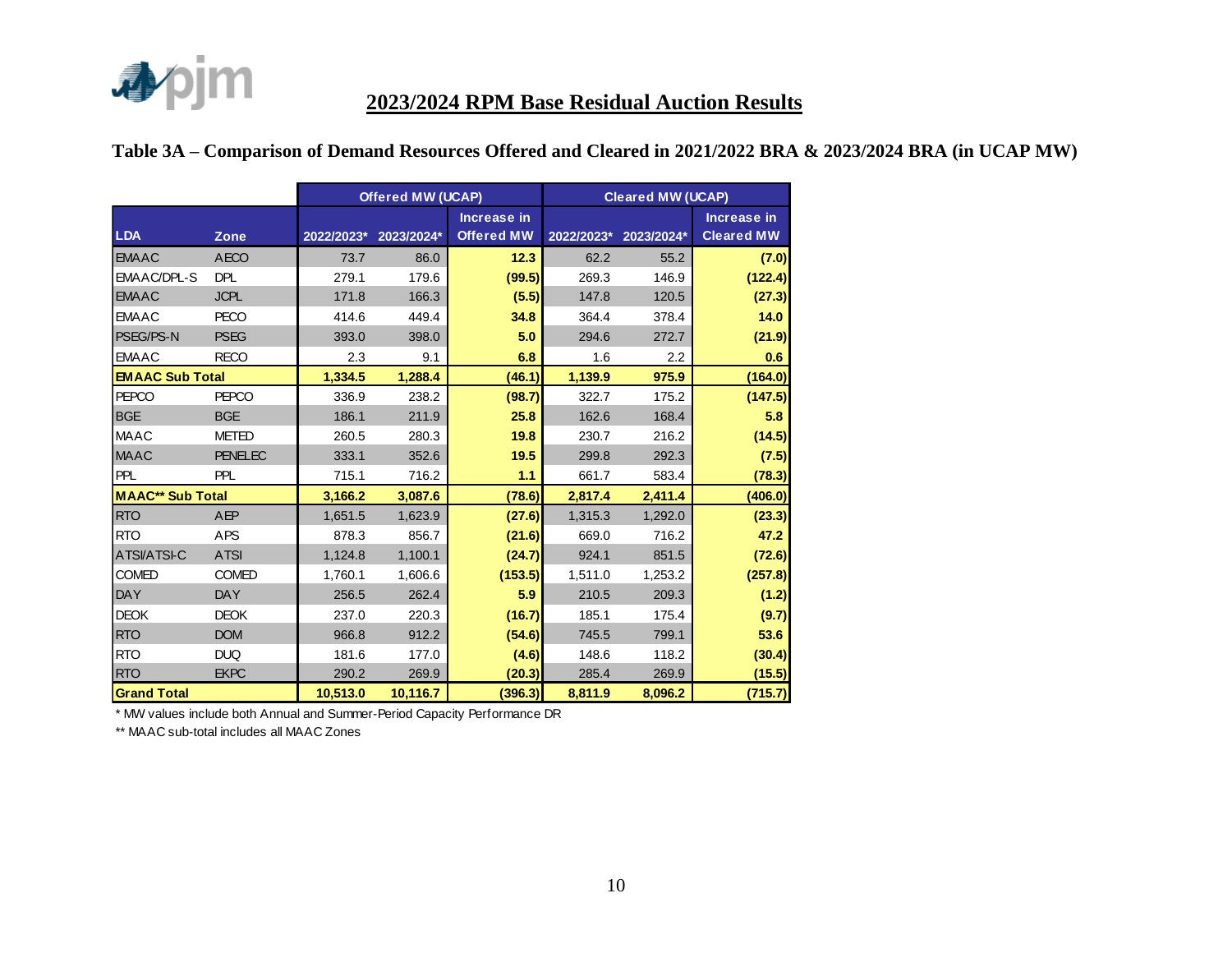

|             | Table 3B – Comparison of Demand Resources and Energy Efficiency Resources Offered and Cleared in the 2023/2024 BRA |  |  |  |
|-------------|--------------------------------------------------------------------------------------------------------------------|--|--|--|
| (in UCAPMW) |                                                                                                                    |  |  |  |

|                         |                |           | Offered MW (UCAP)* |              |           | Cleared MW (UCAP)*       |              |
|-------------------------|----------------|-----------|--------------------|--------------|-----------|--------------------------|--------------|
| <b>LDA</b>              | <b>Zone</b>    | <b>DR</b> | EE.                | <b>Total</b> | <b>DR</b> | EE.                      | <b>Total</b> |
| <b>EMAAC</b>            | <b>AECO</b>    | 86.0      | 77.5               | 163.5        | 55.2      | 77.5                     | 132.7        |
| EMAAC/DPL-S DPL         |                | 179.6     | 133.6              | 313.2        | 146.9     | 133.6                    | 280.5        |
| <b>EMAAC</b>            | <b>JCPL</b>    | 166.3     | 199.1              | 365.4        | 120.5     | 199.1                    | 319.6        |
| <b>EMAAC</b>            | <b>PECO</b>    | 449.4     | 383.9              | 833.3        | 378.4     | 383.9                    | 762.3        |
| PSEG/PS-N               | <b>PSEG</b>    | 398.0     | 383.1              | 781.1        | 272.7     | 383.1                    | 655.8        |
| <b>EMAAC</b>            | <b>RECO</b>    | 9.1       | 1.5                | 10.6         | 2.2       | 1.5                      | 3.7          |
| <b>EMAAC Sub Total</b>  |                | 1,288.4   | 1,178.7            | 2,467.1      | 975.9     | 1,178.7                  | 2,154.6      |
| <b>PEPCO</b>            | <b>PEPCO</b>   | 238.2     | 283.1              | 521.3        | 175.2     | 283.1                    | 458.3        |
| BGE                     | <b>BGE</b>     | 211.9     | 257.0              | 468.9        | 168.4     | 257.0                    | 425.4        |
| <b>MAAC</b>             | <b>METED</b>   | 280.3     | 105.2              | 385.5        | 216.2     | 105.2                    | 321.4        |
| <b>MAAC</b>             | <b>PENELEC</b> | 352.6     | 86.3               | 438.9        | 292.3     | 86.3                     | 378.6        |
| <b>PPL</b>              | PPL            | 716.2     | 287.9              | 1,004.1      | 583.4     | 287.9                    | 871.3        |
| <b>MAAC** Sub Total</b> |                | 3,087.6   | 2,198.2            | 5,285.8      | 2,411.4   | 2,198.2                  | 4,609.6      |
| <b>RTO</b>              | <b>AEP</b>     | 1,623.9   | 602.1              | 2,226.0      | 1,292.0   | 602.1                    | 1,894.1      |
| <b>RTO</b>              | <b>APS</b>     | 856.7     | 253.2              | 1,109.9      | 716.2     | 253.2                    | 969.4        |
| <b>ATSVATSI-C</b>       | <b>ATSI</b>    | 1,100.1   | 424.8              | 1,524.9      | 851.5     | 424.8                    | 1,276.3      |
| <b>COMED</b>            | <b>COMED</b>   | 1,606.6   | 961.2              | 2,567.8      | 1,253.2   | 961.2                    | 2,214.4      |
| <b>DAY</b>              | <b>DAY</b>     | 262.4     | 93.5               | 355.9        | 209.3     | 93.5                     | 302.8        |
| <b>DEOK</b>             | <b>DEOK</b>    | 220.3     | 157.3              | 377.6        | 175.4     | 157.3                    | 332.7        |
| <b>RTO</b>              | <b>DOM</b>     | 912.2     | 652.8              | 1,565.0      | 799.1     | 652.8                    | 1,451.9      |
| <b>RTO</b>              | <b>DUQ</b>     | 177.0     | 128.0              | 305.0        | 118.2     | 128.0                    | 246.2        |
| <b>RTO</b>              | <b>EKPC</b>    | 269.9     |                    | 269.9        | 269.9     | $\overline{\phantom{0}}$ | 269.9        |
| <b>Grand Total</b>      |                | 10,116.7  | 5,471.1            | 15,587.8     | 8,096.2   | 5,471.1                  | 13,567.3     |

\* MW values include both Annual and Summer-Period Capacity Performance DR and EE

\*\* MAAC sub-total includes all MAAC Zones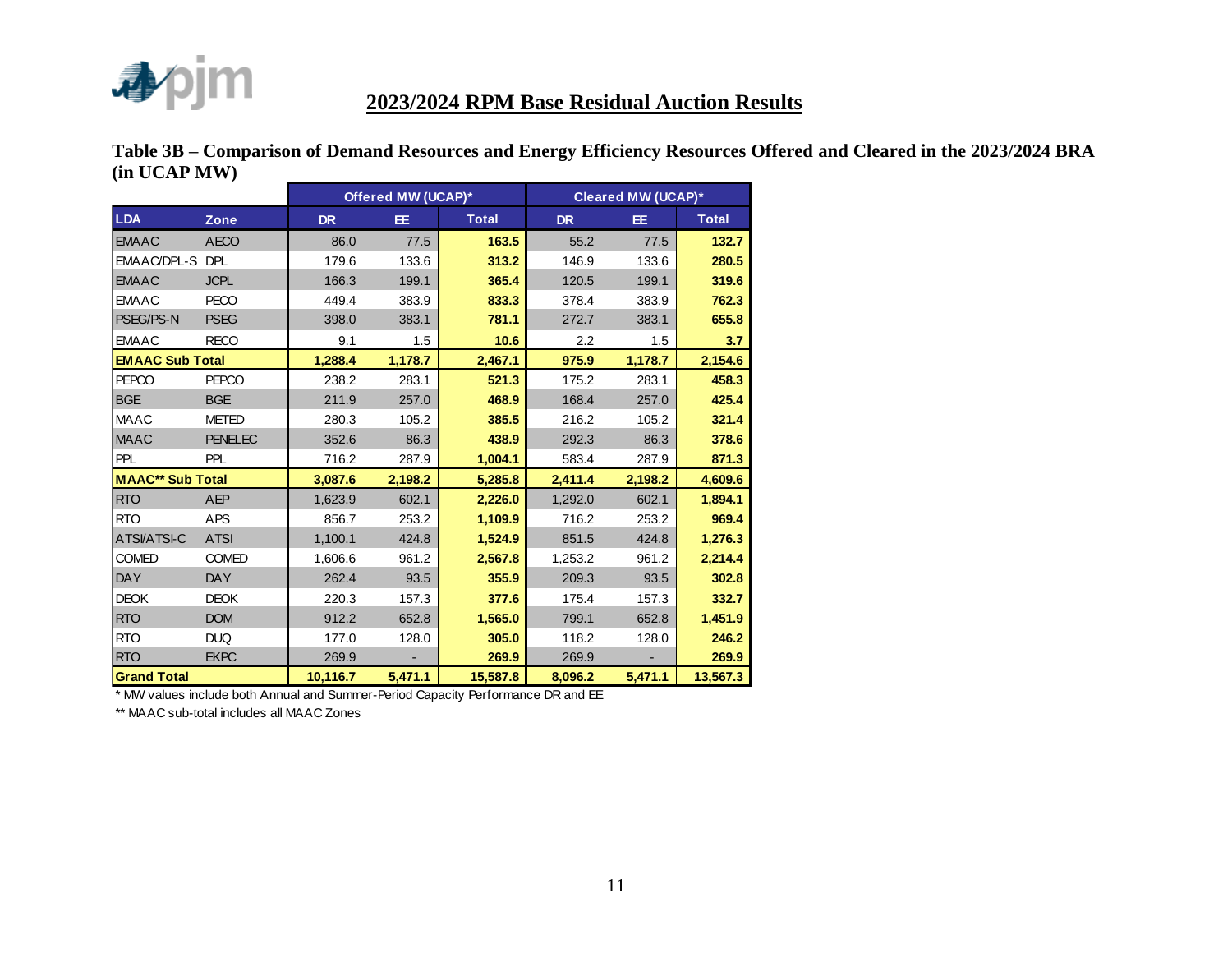

**Table 3C – Breakdown of Annual and Seasonal Capacity Performance Resources by Resource Type and Season that Offered and Cleared in the 2023/2024 BRA (in UCAP MW)**

|                                |               | <b>Offered MW (UCAP)</b> |                                                                                 | <b>Cleared MW (UCAP)</b>                                          |               |                                              |  |  |  |
|--------------------------------|---------------|--------------------------|---------------------------------------------------------------------------------|-------------------------------------------------------------------|---------------|----------------------------------------------|--|--|--|
| <b>Resource</b><br><b>Type</b> | <b>Annual</b> | <b>Summer</b>            | <b>Winter</b><br>Capacity Performance Capacity Performance Capacity Performance | <b>Annual</b><br><b>Capacity Performance Capacity Performance</b> | <b>Summer</b> | <b>Winter</b><br><b>Capacity Performance</b> |  |  |  |
| <b>GEN</b>                     | 140,313.9     | 47.0                     | 665.8                                                                           | 131,256.3                                                         | 47.0          | 474.1                                        |  |  |  |
| <b>DR</b>                      | 9,939.6       | 177.1                    | $\sim$                                                                          | 7,919.1                                                           | 177.1         |                                              |  |  |  |
| EE                             | 5,221.1       | 250.0                    | $\sim$                                                                          | 5,221.1                                                           | 250.0         |                                              |  |  |  |
| <b>Grand Total</b>             | 155,474.6     | 474.1                    | 665.8                                                                           | 144,396.5                                                         | 474.1         | 474.1                                        |  |  |  |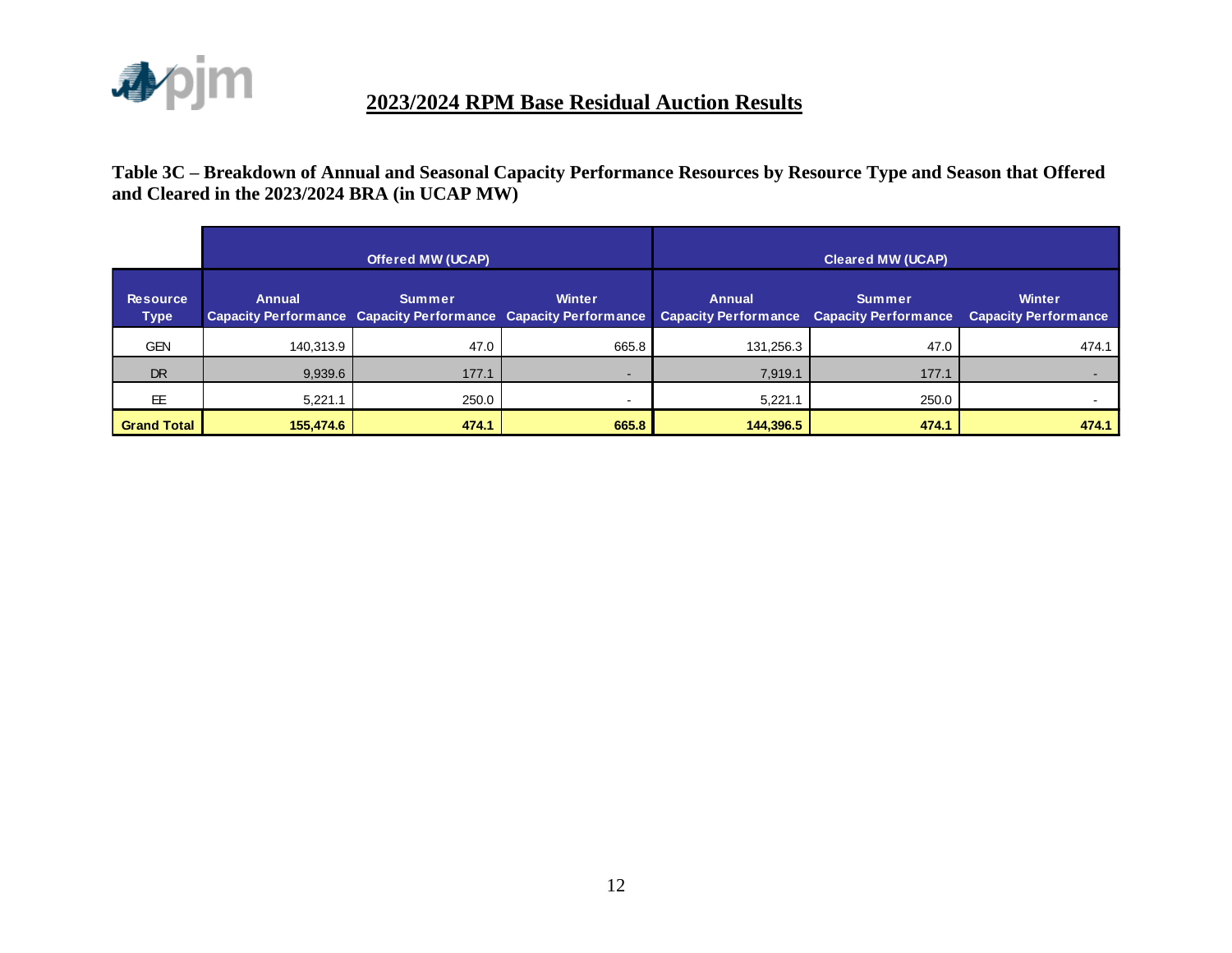



#### **Figure 1 – Demand Side Participation in the PJM Capacity Market**

#### **Renewable Resource Participation**

1,294.1 MW of wind resources cleared the 2023/2024 BRA as compared to 1,728.1 MW of wind resources that cleared the 2022/2023 BRA. Of the 1,294.1 MW of wind resources cleared in the 2023/2024 BRA, 820.0 MW were cleared as the annual Capacity Performance Product and 474.1 MW were cleared as the winter seasonal Capacity Performance product. The nameplate capability of wind resources that cleared in the 2023/2024 BRA as annual CP capacity and/or winter seasonal CP capacity is approximately 8,075.1 MW, which is 443.2 MW less than the 8,518.3 MW of wind energy nameplate capability that cleared in the 2022/2023 BRA. 1,868.4 MW of solar resources cleared the 2023/2024 BRA as compared to 1,511.6 MW of solar resources that cleared the 2022/2023 BRA. Of the 1,868.4 MW of solar resources cleared in the 2023/2024 BRA, 1,821.4 MW were cleared as the annual Capacity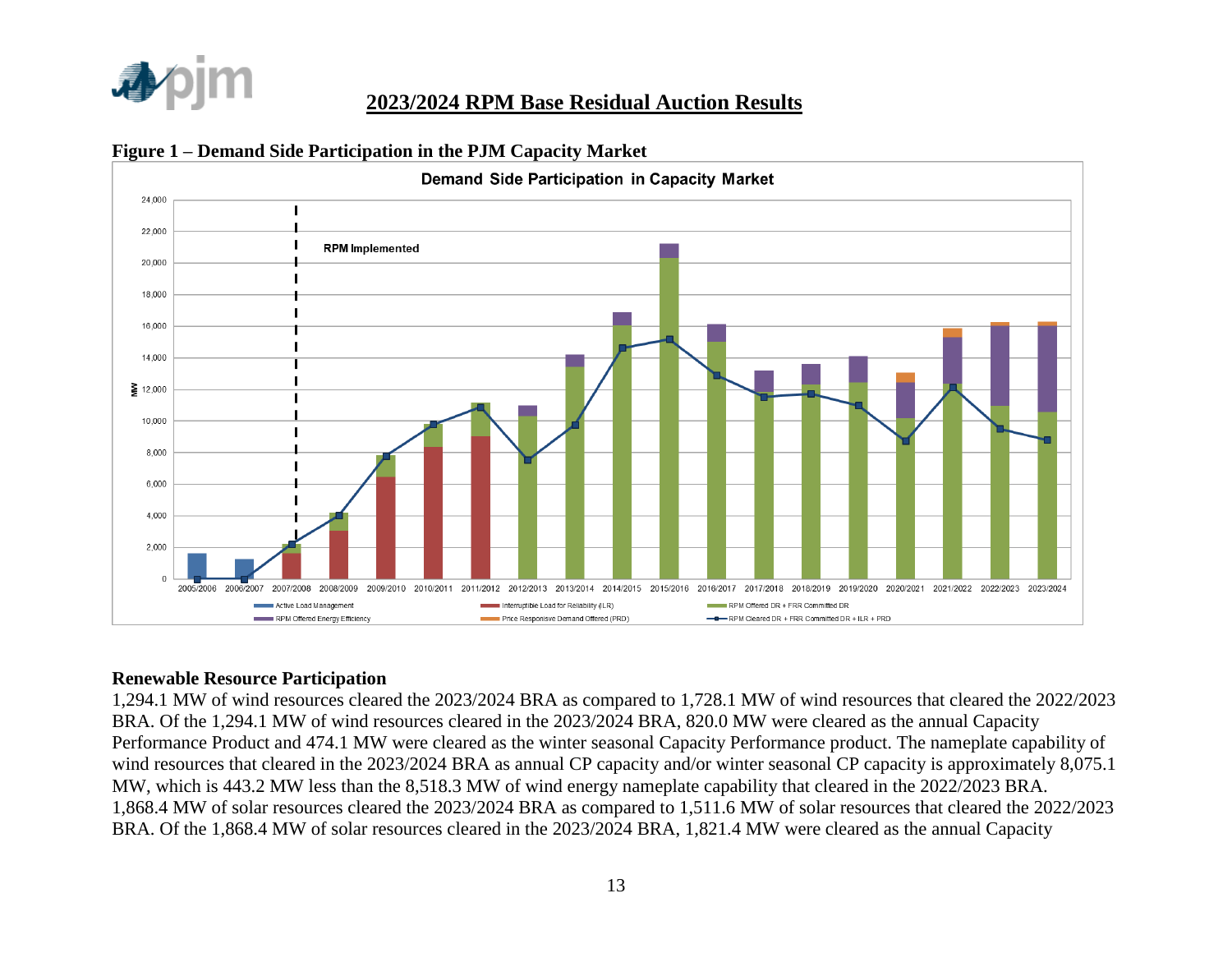

Performance Product and 47 MW were cleared as the summer seasonal Capacity Performance product. The nameplate capability of solar resources that cleared in the 2023/2024 BRA as annual CP capacity and/or summer seasonal CP capacity is approximately 4,414.1 MW, which is 1,171.3 MW greater than the 3,242.8 MW of solar energy nameplate capability that cleared in the 2022/2023 BRA.

#### **Price Responsive Demand Participation**

A total Nominal PRD Value of 235 MW was elected and committed in the 2023/2024 BRA. PRD is provided by a PJM Member that represents retail customers having the ability to predictably reduce consumption in response to changing wholesale prices. In the PJM Capacity Market, a PRD Provider may voluntarily make a firm commitment of the quantity of PRD that will reduce its consumption in response to real time energy price during a Delivery Year. A PRD Provider that is committing PRD in a BRA must also submit a PRD election in the Capacity Exchange system which indicates the Nominal PRD Value in MWs that the PRD Provider is willing to commit at different reservation prices (\$/MW-day). The VRR curve of the RTO and each affected LDA is shifted leftward along the horizontal axis by the UCAP MW quantity of elected PRD where the leftward shift occurs only for the portion of the VRR Curve at or above the PRD Reservation price. As shown in the 2023/2024 Planning Parameters, 235 MW of PRD across the RTO has elected to participate in the 2023/2024 BRA: 87 MW in the BGE LDA, 110 MW in the PEPCO LDA, and 38 MW in the EMAAC LDA (with 15.4 MW located in the DPL-South LDA). The VRR Curve of the RTO and each affected LDA is shifted leftward along the horizontal axis by the UCAP MW value of these quantities at the PRD Reservation Price. Once committed in a BRA, a PRD commitment cannot be replaced; the commitment can only be satisfied through the registration of price response load in the DR Hub system prior to or during the Delivery Year.

#### **LDA Results**

An LDA was modeled in the BRA and had a separate VRR Curve if (1) the LDA has a CETO/CETL margin that is less than 115%; or (2) the LDA had a locational price adder in any of the three immediately preceding BRAs; or (3) the LDA is EMAAC, SWMAAC, and MAAC. An LDA not otherwise qualifying under the above three tests may also be modeled if PJM finds that the LDA is determined to be likely to have a Locational Price Adder based on historic offer price levels or if such LDA is required to achieve an acceptable level of reliability consistent with the Reliability Principles and Standards.

As a result of the above criteria, MAAC, EMAAC, SWMAAC, PSEG, PS-NORTH, DPL-SOUTH, PEPCO, ATSI, ATSI-Cleveland, COMED, BGE, PL, DAY and DEOK were modeled as LDAs in the 2023/2024 RPM Base Residual Auction. The MAAC, BGE and DPL-South LDAs were binding constraints in the auction resulting in a Locational Price Adder for these LDAs. A Locational Price Adder represents the difference in Resource Clearing Prices for the Capacity Performance product between a resource in a constrained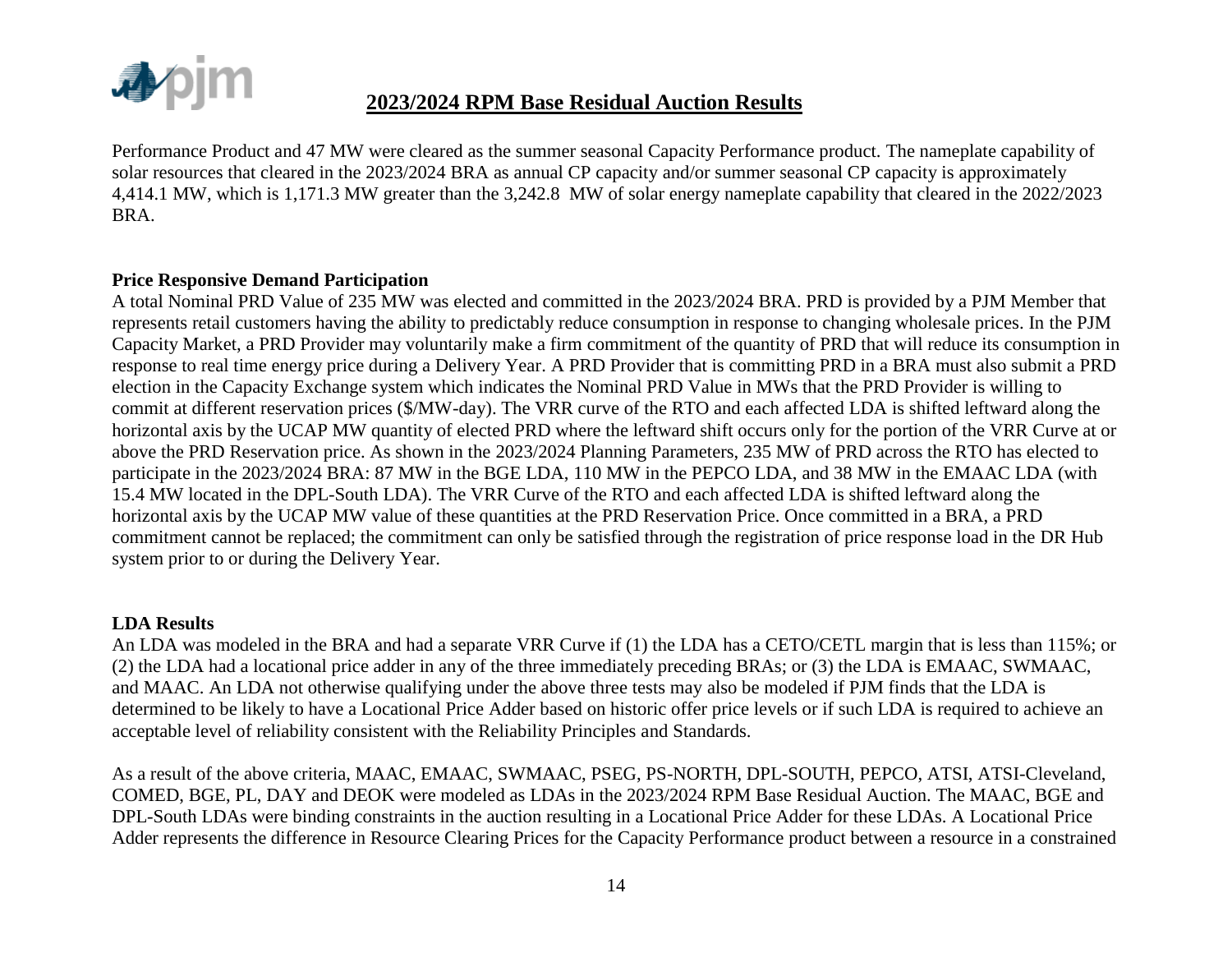

LDA and the immediate higher level LDA. Table 4 contains a summary of the clearing results in the LDAs from the 2023/2024 RPM Base Residual Auction.

#### **Table 4 –RPM Base Residual Auction Clearing Results in the LDAs**

| <b>Auction Results</b>                                                                                   | <b>RTO</b> | <b>MAAC</b> | <b>SWMAAC</b> | <b>PEPCO</b> | <b>BGE</b> |          | <b>EMAAC DPL-SOUTH</b> | <b>PSEG</b> | <b>PS-NORTH</b> | <b>ATSI</b> | <b>ATSI-CLEVELAND</b> | <b>PPL</b> | <b>COMED</b> | DAY     | <b>DEOK</b> |
|----------------------------------------------------------------------------------------------------------|------------|-------------|---------------|--------------|------------|----------|------------------------|-------------|-----------------|-------------|-----------------------|------------|--------------|---------|-------------|
| Offered MW (UCAP)*                                                                                       | 156,614.5  | 67.876.7    | 8,940.2       | 3,597.7      | 2,892.3    | 30,990.7 | 1,384.7                | 5,969.7     | 3,391.4         | 10,043.2    | 1,959.5               | 10,518.5   | 29,018.2     | 1,321.9 | 2,134.2     |
| Cleared MW (UCAP)**                                                                                      | 144,870.6  | 62,929.4    | 8,374.9       | 3,508.7      | 2,416.0    | 30,097.5 | 1,324.0                | 5,839.5     | 3,344.6         | 9,531.4     | 1,899.9               | 10,113.7   | 25,358.3     | 1,261.6 | 1,964.5     |
| <b>System Marginal Price</b>                                                                             | \$34.13    | \$34.13     | \$34.13       | \$34.13      | \$34.13    | \$34.13  | \$34.13                | \$34.13     | \$34.13         | \$34.13     | \$34.13               | \$34.13    | \$34.13      | \$34.13 | \$34.13     |
| Locactional Price Adder***                                                                               | \$0.00     | \$15.36     | \$0.00        | \$0.00       | \$20.46    | \$0.00   | \$20.46                | \$0.00      | \$0.00          | \$0.00      | \$0.00                | \$0.00     | \$0.00       | \$0.00  | \$0.00      |
| RCP for Capacity Performance Resources                                                                   | \$34.13    | \$49.49     | \$49.49       | \$49.49      | \$69.95    | \$49.49  | \$69.95                | \$49.49     | \$49.49         | \$34.13     | \$34.13               | \$49.49    | \$34.13      | \$34.13 | \$34.13     |
| * Offered MW values include Annual, Summer-Period, and Winter-Period Capacity Performance sell offers    |            |             |               |              |            |          |                        |             |                 |             |                       |            |              |         |             |
| ** Cleared MW values include Annual and matched Seasonal Capacity Performance sell offers within the LDA |            |             |               |              |            |          |                        |             |                 |             |                       |            |              |         |             |
| *** Locational Price Adder is with respect to the immediate parent LDA                                   |            |             |               |              |            |          |                        |             |                 |             |                       |            |              |         |             |
|                                                                                                          |            |             |               |              |            |          |                        |             |                 |             |                       |            |              |         |             |

Since the MAAC, BGE, and DPL-South LDAs were constrained LDAs, Capacity Transfer Rights (CTRs) will be allocated to loads in these constrained LDA for the 2023/2024 Delivery Year. CTRs are allocated by load ratio share to all Load Serving Entities (LSEs) in a constrained LDA that has a higher clearing price than the unconstrained region. CTRs serve as a credit back to the LSEs in the constrained LDA for use of the transmission system to import less expensive capacity into that constrained LDA and are valued at the difference in the clearing prices of the constrained and unconstrained regions.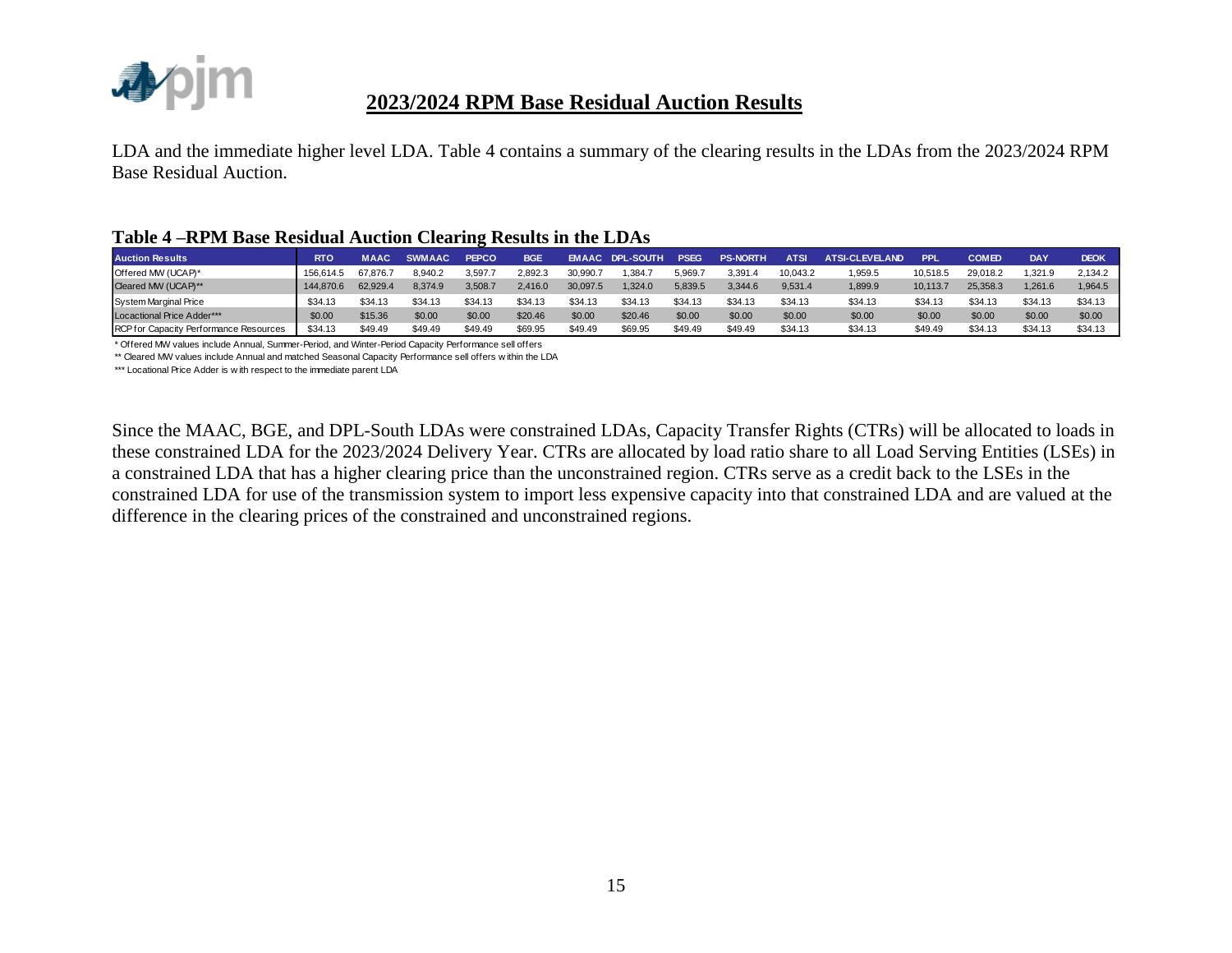





\* 2014/2015 through 2023/2024 Prices reflect the Annual Resource Clearing Prices.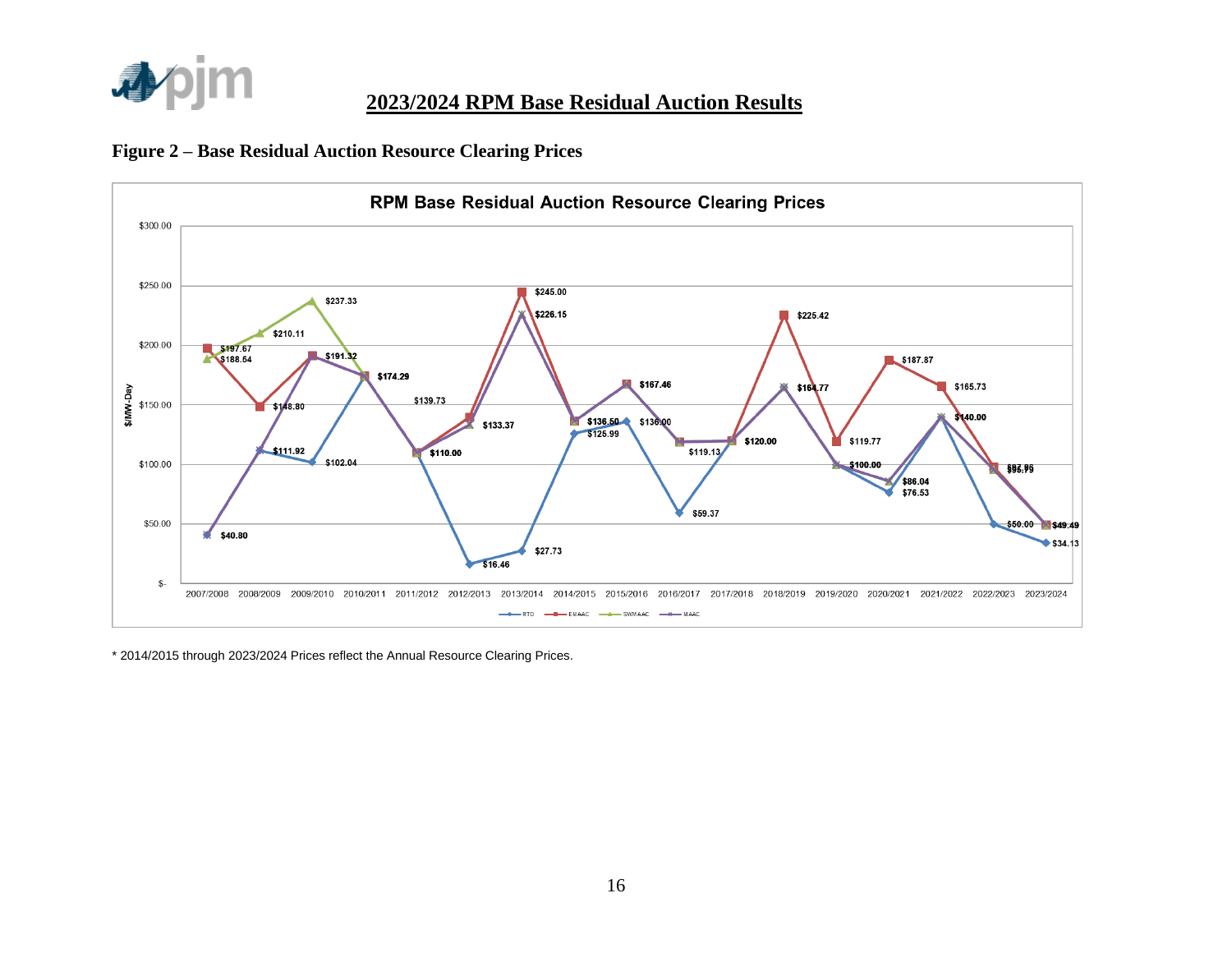

Table 5 contains a summary of the RTO resources for each cleared BRA from 2008/2009 through the 2023/2024 Delivery Years. The summary includes all resources located in the RTO (including FRR Capacity Plans).

A total of 205,607.8 MW of installed capacity was eligible to be offered into the 2023/2024 Base Residual Auction, with 1,601.2 MW from external resources. As illustrated in Table 5, the amount of capacity exports in the 2023/2024 auction decreased slightly from that of the previous auction and FRR commitments increased by 203.6 MW from the 2022/2023 Delivery Year to 33,500.7 MW.

A total of 160,873.6 MW of capacity was offered into the Base Residual Auction. This is a decrease of 11,332.9 MW from that which was offered into the 2022/2023 BRA. A total of 44,734.2 MW was eligible, but not offered due to either (1) inclusion in an FRR Capacity Plan, (2) export of the resource, (3) having been excused from offering into the auction or (4) are not required to offer into the auction and elected to not offer into the auction. Resources were excused from the must offer requirement are generally for the following reasons: approved retirement requests, resources categorically exempt from the Capacity Performance must-offer requirement, resources which received an exemption from the must-offer or Capacity Performance must-offer requirement and excess capacity owned by an FRR entity.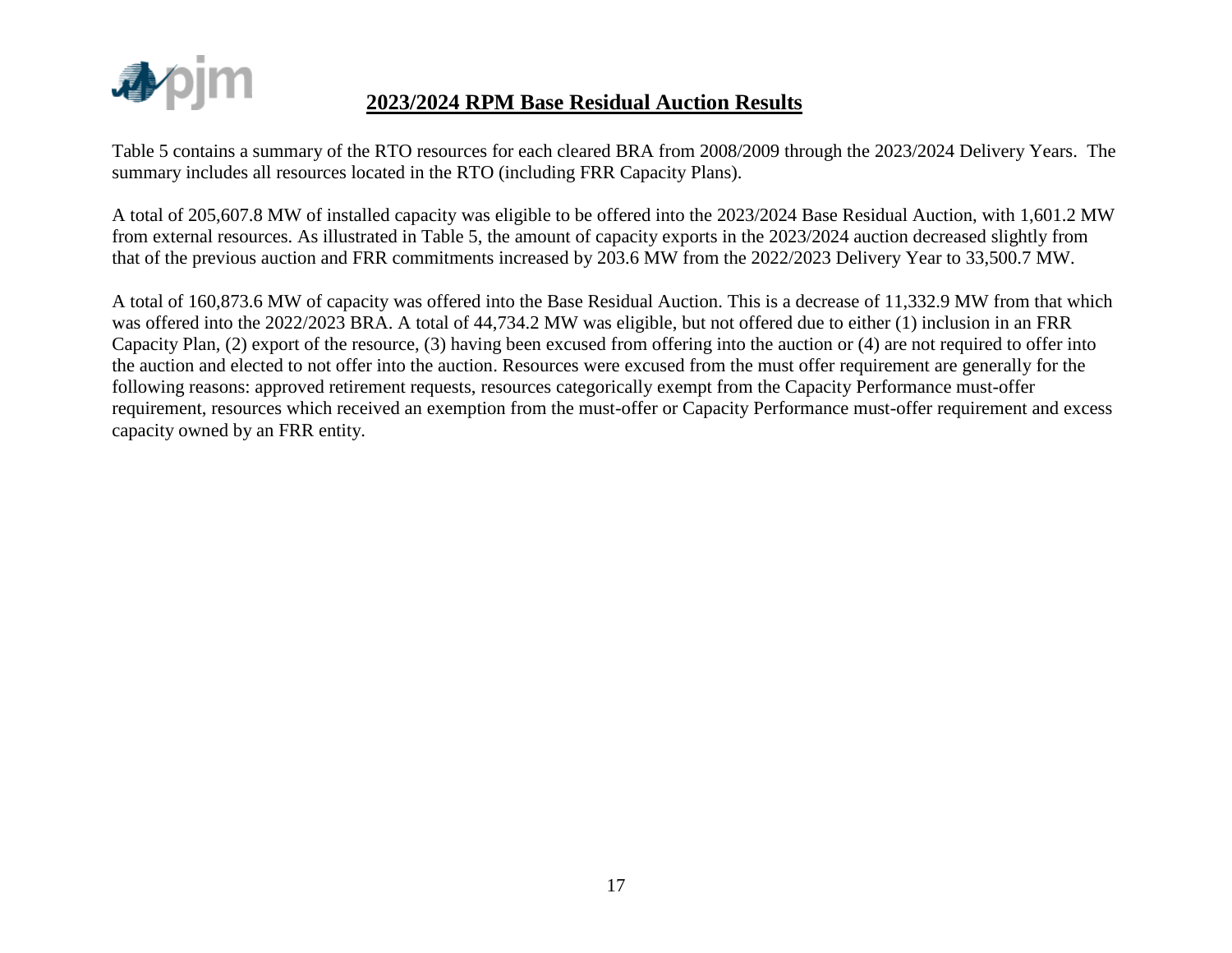

#### **Table 5 –RPM Base Residual Auction Generation, Demand, and Energy Efficiency Resource Information in the RTO**

|                                              |           |           |           |               |           |               |                        | RTO <sup>1</sup> |                        |           |           |                     |           |                     |                     |           |
|----------------------------------------------|-----------|-----------|-----------|---------------|-----------|---------------|------------------------|------------------|------------------------|-----------|-----------|---------------------|-----------|---------------------|---------------------|-----------|
| <b>Auction Supply (all values in ICAP)</b>   | 2008/2009 | 2009/2010 | 2010/2011 | $2011/2012^2$ | 2012/2013 | $2013/2014^3$ | 2014/2015 <sup>4</sup> | $2015/2016^5$    | 2016/2017 <sup>6</sup> | 2017/2018 | 2018/2019 | 2019/2020 2020/2021 |           | 2021/2022 2022/2023 |                     | 2023/2024 |
| <b>Internal PJM Capacity</b>                 | 166,037.9 | 167,026.3 | 168,457.3 | 169,241.6     | 179,791.2 | 195,633.4     | 199,375.5              | 207,559.1        | 208,098.0              | 202,477.4 | 203,300.6 | 207.579.6           | 207.555.1 | 211,625.2           | 207,339.8           | 204,006.6 |
| Imports Offered                              | 2,612.0   | 2,563.2   | 2,982.4   | 6,814.2       | 4,152.4   | 4,766.1       | 7,620.2                | 4,649.7          | 8,412.2                | 6,300.9   | 5,724.6   | 4,821.4             | 5,440.5   | 4,725.0             | 1,649.1             | 1,601.2   |
| <b>Total Eligible RPM Capacity</b>           | 168,649.9 | 169.589.5 | 171.439.7 | 76.055.8      | 183,943.6 | 200.399.5     | 206,995.7              | 212,208.8        | 216,510.2              | 208,778.3 | 209,025.2 | 212,401.0           | 212.995.6 | 216.350.2           | 208,988.9           | 205,607.8 |
|                                              |           |           |           |               |           |               |                        |                  |                        |           |           |                     |           |                     |                     |           |
| Exports / Delistings                         | 4,205.8   | 2,240.9   | 3,378.2   | 3,389.2       | 2,783.9   | 2,624.5       | 1,230.1                | 1,218.8          | 1,218.8                | 1,223.2   | 1,313.4   | 1,318.2             | 1,319.8   | 1,319.8             | 1,525.3             | 1,518.9   |
| <b>FRR Commitments</b>                       | 24,953.5  | 25,316.2  | 26,305.7  | 25,921.2      | 26,302.1  | 25,793.1      | 33,612.7               | 15,997.9         | 15,576.6               | 15,776.7  | 15,793.0  | 15,385.3            | 3,931.    | 13,657.4            | 33,297.1            | 33,500.7  |
| Excused                                      | 722.0     | 1,121.9   | 1,290.7   | 1,580.0       | 1,732.2   | 1,825.7       | 3,255.2                | 8,712.9          | 8,524.0                | 4,305.3   | 2,348.4   | 1,454.              | 7,826.4   | 8,923.8             | 1,960.0             | 9,714.6   |
| <b>Total Eligible RPM Capacity: Excused</b>  | 29,881.3  | 28,679.0  | 30,974.6  | 30,890.4      | 30,818.2  | 30,243.3      | 38,098.0               | 25,929.6         | 25,319.4               | 21,304.6  | 19.454.8  | 18,158.0            | 23.077.8  | 23,901.0            | 36,782.4            | 44,734.2  |
| Remaining Eligible RPM Capacity              | 138.768.6 | 140.910.5 | 140.465.1 | 145,165.4     | 153.125.4 | 170.156.2     | 168,897.7              | 186.279.2        | 191.190.8              | 187,473.7 | 189,570.4 | 194.243.0           | 189,917.8 |                     | 192,449.2 172,206.5 | 160,873.6 |
| Generation Offered                           | 138,076.7 | 140,003.6 | 139,529.5 | 143,568.1     | 142,957.7 | 156,894.1     | 153,048.1              | 166,127.8        | 176,145.3              | 175,329.5 | 177,592.1 | 181,866.            | 178,807.  | 178,823.5           | 157,872.2           | 146,571.7 |
| DR Offered                                   | 691.9     | 906.9     | 935.6     | .597.3        | 9,535.4   | 12,528.7      | 15,043.1               | 19,243.6         | 13,932.9               | 10,855.2  | 10,772.8  | 10,859.2            | 9,047.8   | 10,911.9            | 9,677.9             | 9,282.2   |
| <b>EE</b> Offered                            | 0.0       | 0.0       | 0.0       | 0.0           | 632.3     | 733.4         | 806.5                  | 907.8            | 1,112.6                | 1,289.0   | 1,205.5   | 1,517.4             | 2,062.9   | 2,713.8             | 4,656.4             | 5,019.7   |
| <b>Total Eligible RPM Capacity Offered</b>   | 138,768.6 | 140,910.5 | 140.465.1 | 145.165.4     | 153.125.4 | 170.156.2     | 168.897.7              | 186.279.2        | 191.190.8              | 187,473.7 | 189,570.4 | 194.243.            | 189.917.8 | 192.449.2           | 172,206.5           | 160,873.6 |
| <b>Total Eligible RPM Capacity Unoffered</b> | 0.0       | 0.0       | 0.0       | 0.0           | 0.0       | 0.0           | 0.0                    | 0.0              | 0.0                    | 0.0       | 0.0       | 0.0                 | 0.0       | 0.0                 | 0.0                 | 0.0       |

<sup>1</sup>RTO numbers include all LDAs.

<sup>2</sup>All generation in the Duquesne zone is considered external to PJM for the 2011/2012 BRA.

<sup>3</sup>2013/2014 includes ATSI zone and generation

<sup>4</sup>2014/2015 includes Duke zone and generation

<sup>5</sup>2015/2016 includes a significant portion of AEP and DEOK zone load previously under the FRR Alternative

<sup>6</sup>2016/2017 includes EKPC zone

Table 6 shows the Generation, DR, and EE Resources Offered and Cleared in the RTO translated into Unforced Capacity (UCAP) MW amounts. Participants' sell offer EFORd values were used to translate the generation installed capacity values into unforced capacity (UCAP) values. DR sell offers and EE sell offers were converted into UCAP using the appropriate Forecast Pool Requirement (FPR) and Demand Resource Factor, when applicable, for the Delivery Year.

In UCAP terms, a total of 156,614.5 MW were offered into the 2023/2024 BRA, comprised of 141,026.7 MW of generation capacity, 10,116.7 MW of capacity from DR, and 5,471.1 MW of capacity from EE resources. Of those offered, a total of 144,870.6 MW of capacity was cleared in the BRA.

Of the 144,870.6 MW of capacity that cleared in the auction, a total of 131,777.4 MW cleared from Generation Capacity Resources, 8,096.2 MW cleared from DR, and 5,471.1 MW cleared from EE resources, of which, 474.1 MW cleared as matched seasonal CP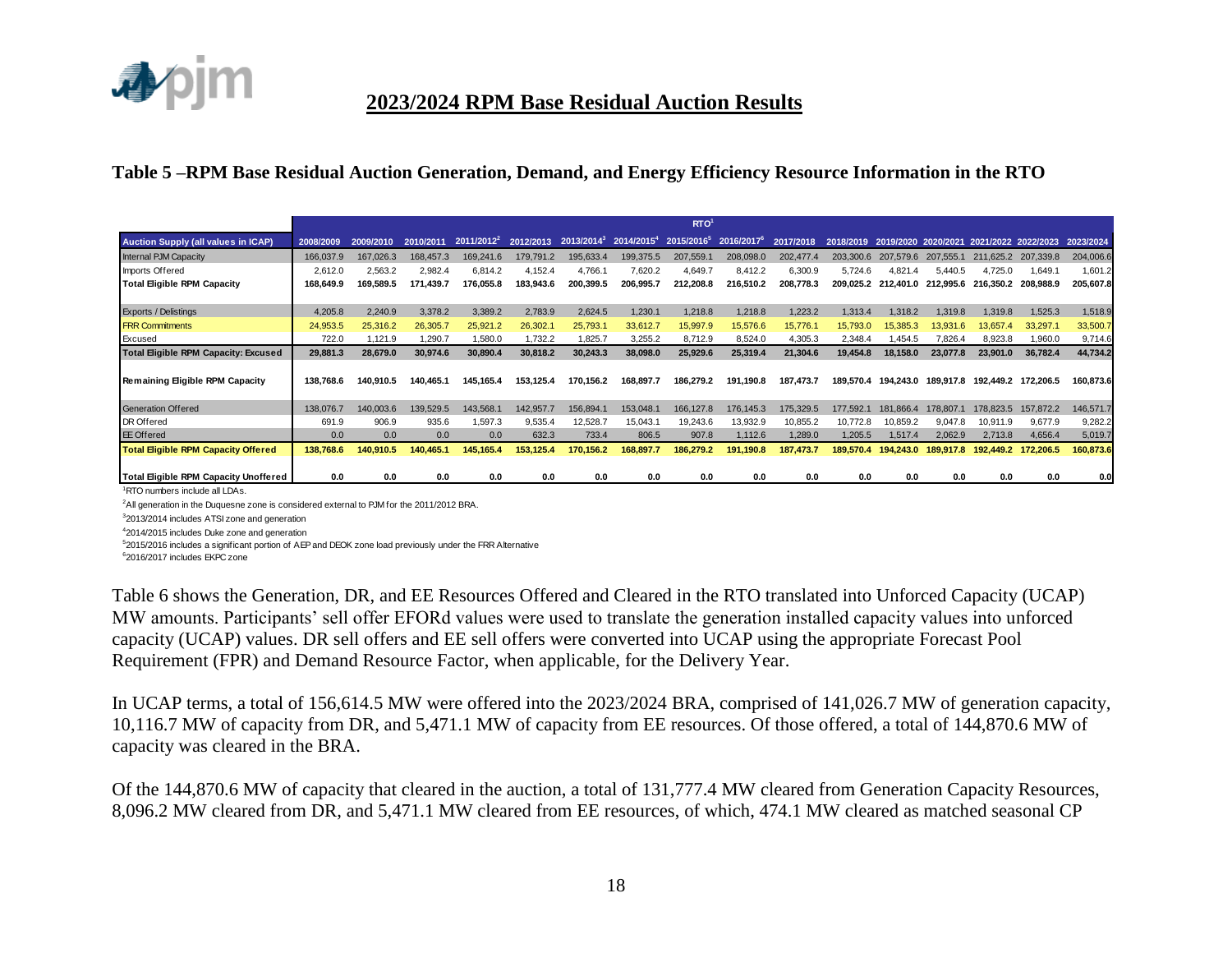

resources. Capacity that was offered but not cleared in the BRA Auction will be eligible to offer into the Third Incremental Auction for the 2023/2024 Delivery Year.

|  |  |  |  | Table 6 – Generation, Demand Resources, and Energy Efficiency Resources Offered and Cleared in UCAP MW |
|--|--|--|--|--------------------------------------------------------------------------------------------------------|
|  |  |  |  |                                                                                                        |

|                           |           |                |           |           |           |           |           |           | <b>RTO*</b>   |           |           |           |           |           |           |           |
|---------------------------|-----------|----------------|-----------|-----------|-----------|-----------|-----------|-----------|---------------|-----------|-----------|-----------|-----------|-----------|-----------|-----------|
| <b>Auction Results</b>    | 2008/2009 | 2009/2010      | 2010/2011 | 2011/2012 | 2012/2013 | 2013/2014 | 2014/2015 | 2015/2016 | 2017/<br>2016 | 7/2018    | 2018/2019 | 2019/2020 | 2020/2021 | 2021/2022 | 2022/2023 | 2023/2024 |
| <b>Generation Offered</b> | 131.164.8 | 132.614.2      | 132.124.8 | 136.067.9 | 134.873.0 | 147.188.6 | 144.108.8 | 157.691.  | 168,716.0     | 166,204.8 | 166,909.6 | 172,071.2 | 171.262.3 | 171,663.2 | 152,128.6 | 141,026.7 |
| DR Offered                | 715.8     | 936.8          | 967.9     | 1.652.4   | 9,847.6   | 12.952.7  | 15,545.6  | 19,956.3  | 14.507.2      | 11.293.7  | 11.675.5  | 11.818.0  | 9.846.7   | 11,886.8  | 10.513.0  | 10,116.7  |
| <b>EE Offered</b>         |           |                |           |           | 652.7     | 756.8     | 831.9     | 940.3     | 1,156.8       | 1,340.0   | 1,306.1   | 1,650.3   | 2.242.5   | 2,954.8   | 5,056.8   | 5,471.1   |
| <b>Total Offered</b>      | 131.880.6 | 133.551.0      | 133.092.7 | 137.720.3 | 145.373.3 | 160.898.1 | 160.486.3 | 178.587.7 | 184.380.0     | 178.838.5 | 179.891.2 | 185,539.5 | 183.351.5 | 186.504.8 | 167.698.4 | 156,614.5 |
|                           |           |                |           |           |           |           |           |           |               |           |           |           |           |           |           |           |
| <b>Generation Cleared</b> | 129.061.4 | .338.9<br>131. | 251.5     | 130.856.6 | 128.527.4 | 142.782.0 | 135.034.2 | 148.805.9 | 155.634.3     | 154,690.0 | 154,506.0 | 155,442.8 | 155.976.5 | 150.385.0 | 131.541.6 | 131,777.4 |
| <b>DR</b> Cleared         | 536.2     | 892.9          | 939.0     | 1.364.9   | 7.047.2   | 9.281.9   | 14.118.4  | 14.832.8  | 12.408.1      | 10.974.8  | 11.084.4  | 10.348.0  | 7.820.4   | 11.125.8  | 8.811.9   | 8,096.2   |
| <b>EE</b> Cleared         | 0.0       | 0.0            | 0.0       | 0.0       | 568.9     | 679.4     | 822.1     | 922.5     | 1.117.3       | 1,338.9   | 1,246.5   | 1,515.1   | 1,710.2   | 2,832.0   | 4,810.6   | 5,471.1   |
| <b>Total Cleared</b>      | 129.597.6 | 132.231.8      | 132.190.5 | 132.221.5 | 136.143.5 | 152.743.3 | 149.974.7 | 164.561.2 | 169.159.7     | 167.003.7 | 166.836.9 | 167.305.9 | 165.109.2 | 163.627.3 | 144.477.3 | 144,870.6 |
| Uncleared                 | 2.283.0   | 1.319.2        | 902.2     | 5,498.8   | 9.229.8   | 8.154.8   | 10.511.6  | 14.026.5  | 15.220.3      | 11.834.8  | 13,054.3  | 18,233.6  | 18.242.3  | 22,877.5  | 23,221.1  | 11,743.9  |

\* RTO numbers include all LDAs

\*\* UCAP calculated using sell offer EFORd for Generation Resources. DR and EE UCAP values include appropriate FPR and DR Factor.

\*\*\*Starting 2020/2021: Generation, DR, and EE offered and cleared values include Annual, Summer-Period, and Winter-Period Capacity Performance sell offers

\*\*\*Starting 2020/2021: Total RTO Cleared MW value includes Annual and matched Seasonal Capacity Performance sell offers

Table 7 contains a summary of capacity additions and reductions from the 2007/2008 BRA to the 2023/2024 BRA. A total of 5,217.9 MW of incrementally new generation capacity in PJM was available for the 2023/2024 BRA. This incrementally new generation capacity includes new Generation Capacity Resources and capacity upgrades to existing and planned Generation Capacity Resources. The increase is offset by generation capacity deratings on existing Generation Capacity Resources of 8,582.4 MW. The quantity of DR decreased by 395.7 MW and EE increased by 363.3 MW of installed capacity as compared to the 2022/2023 BRA.

Table 7 also illustrates the total amount of resource additions and reductions over 16 Delivery Years since the implementation of the RPM construct. Over the period covering the first 17 RPM BRAs, 73,740.9 MW of new generation capacity was added, which was partially offset by 64,405.2 MW of capacity de-ratings or retirements over the same period. Additionally, 9,720.0 MW of new DR and 5,019.7 MW of new EE resources were offered over the course of the sixteen Delivery Years since RPM's inception. The total net increase in installed capacity in PJM over the period of the last 17 RPM auctions was 24,075.4 MW.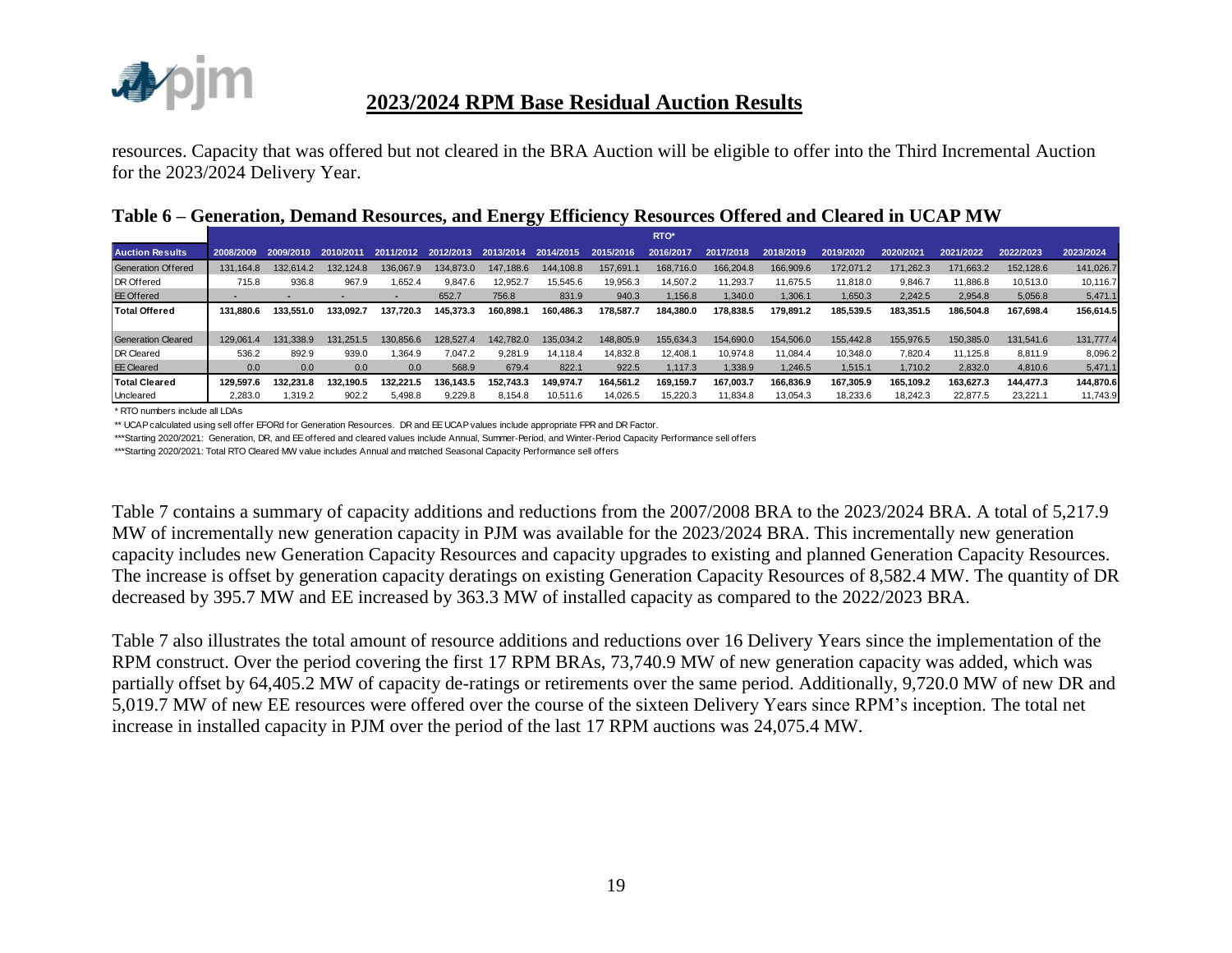

#### **Table 7 – Incremental Capacity Resource Additions and Reductions to Date**

|                                    | <b>RTO</b> |          |          |          |         |            |                                                                                                                                                                                                                  |           |            |            |            |            |            |            |           |             |            |              |
|------------------------------------|------------|----------|----------|----------|---------|------------|------------------------------------------------------------------------------------------------------------------------------------------------------------------------------------------------------------------|-----------|------------|------------|------------|------------|------------|------------|-----------|-------------|------------|--------------|
| <b>Capacity Changes (in ICAP)</b>  |            |          |          |          |         |            | 2007/2008 2008/2009 2009/2010 2010/2011 2011/2012 2012/2013 2013/2014 <sup>1</sup> 2014/2015 <sup>2</sup> 2015/2016 2016/2017 <sup>3</sup> 2017/2018 2018/2019 2019/2020 2020/2021 2021/2022 2022/2023 2023/2024 |           |            |            |            |            |            |            |           |             |            | <b>Total</b> |
| Increase in Generation Capacity    | 602.0      | 724.2    | 1.272.3  | .776.2   | 3.576.3 | 1.893.5    | .737.5                                                                                                                                                                                                           | 1.582.8   | 8.207.0    | 6.806.0    | 6.973.3    | 5.055.6    | 6.327.8    | 4.257.5    | 1.196.9   | 10.578.5    | 5.217.9    | 67.785.3     |
| Decrease in Generation Capacity    | $-674.6$   | $-375.4$ | $-550.2$ | $-301.8$ | $-264.$ | $-3.253.9$ | $-1.924.1$                                                                                                                                                                                                       | $-1.550.$ | $-6.432.6$ | $-4.992.0$ | $-9.760.1$ | $-3.620.8$ | $-2,923.1$ | $-3.016.1$ | $-1.691.$ | $-14.491.6$ | $-8.582.4$ | $-64.405.2$  |
| Net Increase in Demand Resource    | 555.0      | 574.7    | 215.0    | 28.7     | 661.7   | 7.938.1    | 2.993.3                                                                                                                                                                                                          | 2.514.4   | 4.200.5    | $-5.310.7$ | $-3.077.7$ | $-82.4$    | 86.4       | $-1.811.4$ | 1.864.    | $-1.234.0$  | $-395.7$   | 9.720.0      |
| Net Increase in Energy Efficiency  | 0.0        | 0.0      | 0.0      |          | 0.0     | 632.3      | 101.1                                                                                                                                                                                                            | 73.1      | 101.3      | 204.8      | 176.4      | $-83.5$    | 311.9      | 545.5      | 650.9     | 1.942.6     | 363.3      | 5.019.7      |
| Net Increase in Installed Capacity | 482.4      | 923.5    | 937.1    | 1503.1   | 3973.3  | 7.210.0    | 2.907.8                                                                                                                                                                                                          | 2.620.2   | 6.076.2    | $-3.291.9$ | $-5.688.1$ | 1.268.9    | 3,803.0    | $-24.5$    | 2.020.2   | $-3.204.5$  | $-3.396.9$ | 18.119.8     |

\* RTO numbers include all LDAs

\*\* Values are w ith respect to the quantity offered in the previous year's Base Residual Auction.

1) Does not include Existing Generation located in ATSI Zone

2) Does not include Existing Generation located in Duke Zone

3) Does not include Existing Generation located in EKPC Zone

Table 7A provides a further breakdown of the generation increases and decreases for the 2023/2024 Delivery Year on an LDA basis.

#### **Table 7A – Generation Increases and Decreases by LDA Effective 2023/2024 Delivery Year**

| <b>LDA Name</b>    | <b>Increases</b> | <b>Decreases</b> |
|--------------------|------------------|------------------|
| <b>EMAAC</b>       | 126.6            | (942.4)          |
| $MAAC^*$           | 512.5            | (3,535.1)        |
| <b>Total RTO**</b> | 5.217.9          | (8,582.4)        |

\*MAAC includes EMAAC \*\*RTO includes MAAC All Values in ICAP terms

Table 8 provides a breakdown of the new capacity offered into the each BRA into the categories of new resources, reactivated units, and uprates to existing capacity, and then further down into resource type. As shown in this table, there was a significant increase in generating capacity from combined cycle, and solar in the 2023/2024 BRA as compared to the 2022/2023 BRA. The capacity offered in the 2023/2024 BRA resulted from both new generating resources and uprates to existing resources. As shown in Figure 3, the largest growth remains in combined cycle plants.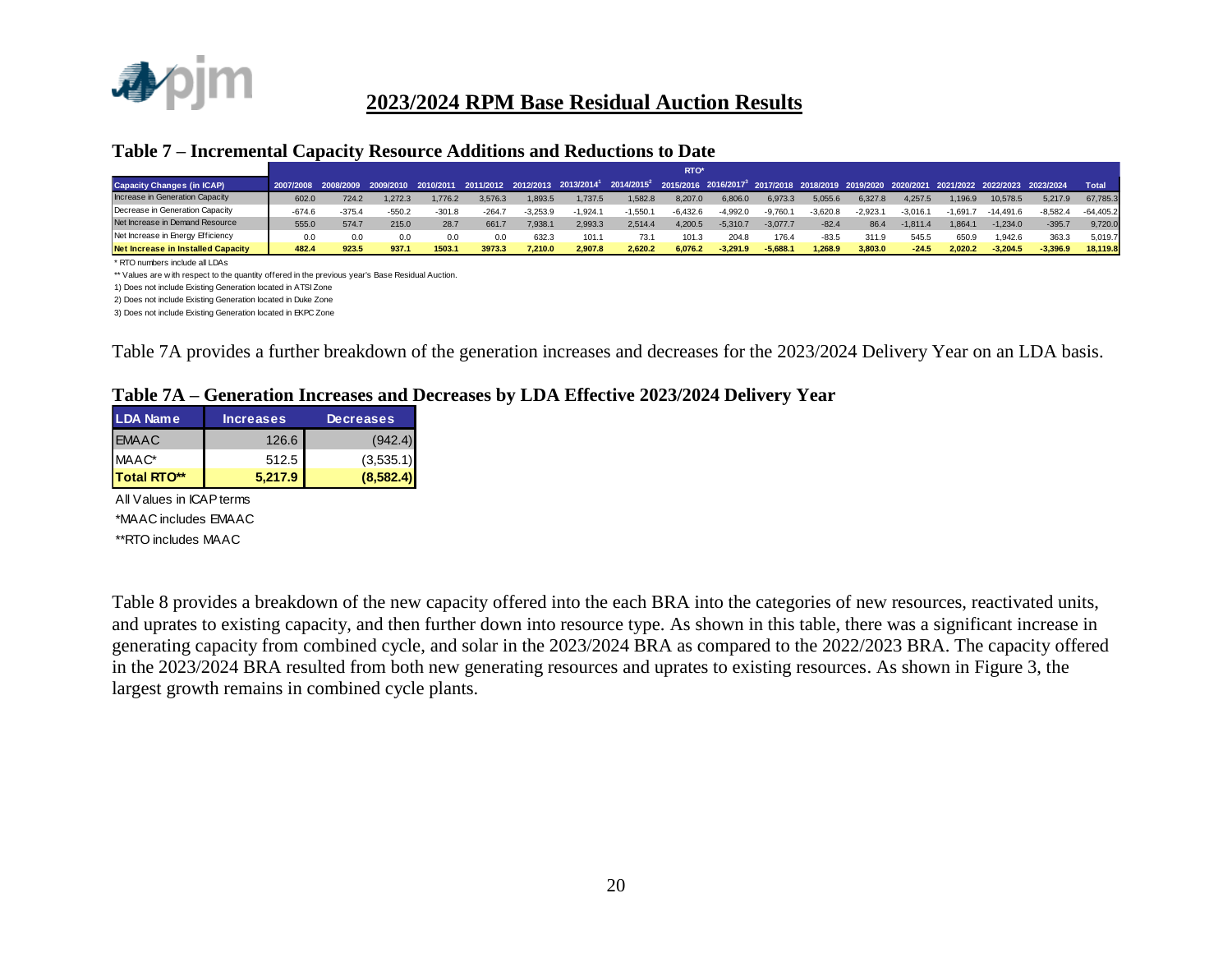

|                                                  | Delivery Year | CT/GT   | Combined Cycle | Diesel | Hydro                    | Steam   | Nuclear | Solar                    | Wind    | Fuel Cell                | Total                    |
|--------------------------------------------------|---------------|---------|----------------|--------|--------------------------|---------|---------|--------------------------|---------|--------------------------|--------------------------|
|                                                  | 2007/2008     |         |                | 18.7   | 0.3                      |         |         |                          |         |                          | 19.0                     |
|                                                  | 2008/2009     |         |                | 27.0   |                          |         |         |                          | 66.1    |                          | 93.1                     |
|                                                  | 2009/2010     | 399.5   |                | 23.8   |                          | 53.0    |         |                          |         |                          | 476.3                    |
|                                                  | 2010/2011     | 283.3   | 580.0          | 23.0   |                          |         |         |                          | 141.4   |                          | 1,027.7                  |
|                                                  | 2011/2012     | 416.4   | 1,135.0        |        |                          | 704.8   |         | 1.1                      | 75.2    |                          | 2,332.5                  |
|                                                  | 2012/2013     | 403.8   |                | 7.8    |                          | 621.3   |         |                          | 75.1    |                          | 1,108.0                  |
|                                                  | 2013/2014     | 329.0   | 705.0          | 6.0    |                          | 25.0    |         | 9.5                      | 245.7   |                          | 1,320.2                  |
|                                                  | 2014/2015     | 108.0   | 650.0          | 35.1   | 132.9                    |         |         | 28.0                     | 146.6   |                          | 1,100.6                  |
| New Capacity Units (ICAP MW)                     | 2015/2016     | 1,382.5 | 5,914.5        | 19.4   | 148.4                    | 45.4    |         | 13.8                     | 104.9   | 30.0                     | 7,658.9                  |
|                                                  | 2016/2017     | 171.1   | 4,994.5        | 38.3   |                          | 24.0    |         | 32.1                     | 54.3    |                          | 5,314.3                  |
|                                                  | 2017/2018     | 131.0   | 5,010.0        | 124.8  | 6.0                      | 90.0    |         | 27.0                     |         |                          | 5,388.8                  |
|                                                  | 2018/2019     | 1,032.5 | 2,352.3        | 29.9   |                          |         |         | 82.8                     | 127.1   |                          | 3,624.6                  |
|                                                  | 2019/2020     | 167.0   | 6,145.0        | 29.9   |                          |         |         | 152.3                    | 73.0    |                          | 6,567.2                  |
|                                                  | 2020/2021     |         | 2,410.0        | 26.3   | 4.0                      |         |         | 94.3                     | 30.2    |                          | 2,564.8                  |
|                                                  | 2021/2022     |         |                | 19.9   |                          |         |         | 237.8                    | 65.7    |                          | 323.4                    |
|                                                  | 2022/2023     | 14.0    | 5,626.8        |        |                          |         |         | 1,440.8                  | 345.1   |                          | 7,426.7                  |
|                                                  | 2023/2024     |         | 1,323.0        |        |                          |         |         | 401.9                    | 34.5    |                          | 1,759.4                  |
|                                                  | 2007/2008     |         |                |        |                          | 47.0    |         |                          |         |                          | 47.0                     |
|                                                  | 2008/2009     |         |                |        |                          | 131.0   |         |                          |         |                          | 131.0                    |
|                                                  | 2009/2010     |         |                |        |                          |         |         |                          |         |                          |                          |
|                                                  | 2010/2011     | 160.0   |                | 10.7   |                          |         |         |                          |         |                          | 170.7                    |
|                                                  | 2011/2012     | 80.0    |                |        |                          | 101.0   |         |                          |         |                          | 181.0                    |
|                                                  | 2012/2013     |         |                |        |                          |         |         |                          |         |                          | ÷.                       |
|                                                  | 2013/2014     |         |                |        |                          |         |         |                          |         |                          | ÷.                       |
|                                                  | 2014/2015     |         |                | 9.0    |                          |         |         |                          |         |                          | 9.0                      |
| Capacity from Reactivated Units (ICAP MW)        | 2015/2016     |         |                |        |                          |         |         |                          |         |                          | $\overline{\phantom{a}}$ |
|                                                  | 2016/2017     |         |                |        |                          | 21.0    |         |                          |         |                          | 21.0                     |
|                                                  | 2017/2018     |         |                |        |                          | 991.0   |         |                          |         |                          | 991.0                    |
|                                                  | 2018/2019     |         |                |        |                          |         |         |                          |         |                          | ÷,                       |
|                                                  | 2019/2020     |         |                |        |                          |         |         |                          |         |                          | L.                       |
|                                                  | 2020/2021     |         |                |        |                          |         |         |                          |         |                          | ÷.                       |
|                                                  | 2021/2022     |         |                |        |                          |         |         |                          |         |                          | ÷.                       |
|                                                  | 2022/2023     |         |                |        |                          |         |         |                          |         |                          | $\overline{\phantom{a}}$ |
|                                                  | 2023/2024     |         |                |        |                          |         |         |                          |         |                          | ×.                       |
|                                                  | 2007/2008     | 114.5   |                | 13.9   | 80.0                     | 235.6   | 92.0    |                          |         |                          | 536.0                    |
|                                                  | 2008/2009     | 108.2   | 34.0           | 18.0   | 105.5                    | 196.0   | 38.4    |                          |         |                          | 500.1                    |
|                                                  | 2009/2010     | 152.2   | 206.0          |        | 162.5                    | 61.4    | 197.4   |                          | 16.5    |                          | 796.0                    |
|                                                  | 2010/2011     | 117.3   | 163.0          |        | 48.0                     | 89.2    | 160.3   |                          |         |                          | 577.8                    |
|                                                  | 2011/2012     | 369.2   | 148.6          | 57.4   |                          | 186.8   | 292.1   |                          | 8.7     |                          | 1,062.8                  |
|                                                  | 2012/2013     | 231.2   | 164.3          | 14.2   |                          | 193.0   | 126.0   |                          | 56.8    |                          | 785.5                    |
|                                                  | 2013/2014     | 56.4    | 59.0           | 0.3    |                          | 215.0   | 47.0    |                          | 39.6    |                          | 417.3                    |
|                                                  | 2014/2015     | 104.9   |                | 0.5    | 41.5                     | 138.6   | 107.0   | 7.1                      | 73.6    |                          | 473.2                    |
| Uprates to Existing Capacity Resources (ICAP MW) | 2015/2016     | 216.8   | 72.0           | 4.7    | 15.7                     | 63.4    | 149.2   | 2.2                      | 24.1    |                          | 548.1                    |
|                                                  | 2016/2017     | 436.6   | 420.0          | 3.3    | 7.4                      | 484.3   | 102.6   | 1.7                      | 14.8    |                          | 1,470.7                  |
|                                                  | 2017/2018     | 71.9    | 212.5          | 5.1    | 105.9                    | 64.8    | 11.0    | 0.4                      | 2.1     |                          | 473.7                    |
|                                                  | 2018/2019     | 33.4    | 548.0          | 2.4    | 22.9                     | 11.9    | 79.3    | $\overline{\phantom{a}}$ | 14.9    | $\overline{\phantom{a}}$ | 712.8                    |
|                                                  | 2019/2020     | 29.3    | 72.5           | 3.9    | 5.2                      | 65.3    | ÷.      | ÷,                       | 46.8    | ÷.                       | 223.0                    |
|                                                  | 2020/2021     | 9.3     | 588.8          | 1.2    | 4.6                      | 5.7     |         | 1.0                      | 14.7    |                          | 625.3                    |
|                                                  | 2021/2022     | 100.2   | 549.9          | 7.1    | 3.6                      | 91.9    | $\sim$  | 24.2                     | 18.4    | $\overline{\phantom{a}}$ | 795.3                    |
|                                                  | 2022/2023     | 674.1   | 316.4          | 7.7    | $\overline{\phantom{a}}$ | 334.9   | 99.0    | 50.0                     | 10.3    | $\sim$                   | 1,492.4                  |
|                                                  | 2023/2024     | 434.0   | 99.0           |        |                          | 16.0    |         | 17.1                     | 2.2     |                          | 568.3                    |
|                                                  | <b>Total</b>  | 8,337.6 | 40,500.1       | 589.3  | 894.4                    | 5,308.3 | 1,501.3 | 2,625.1                  | 1,928.4 | 30.0                     | 61,714.5                 |

### **Table 8 – Further Breakdown of Incremental Capacity Resource Additions from 2007/2008 to 2023/2024**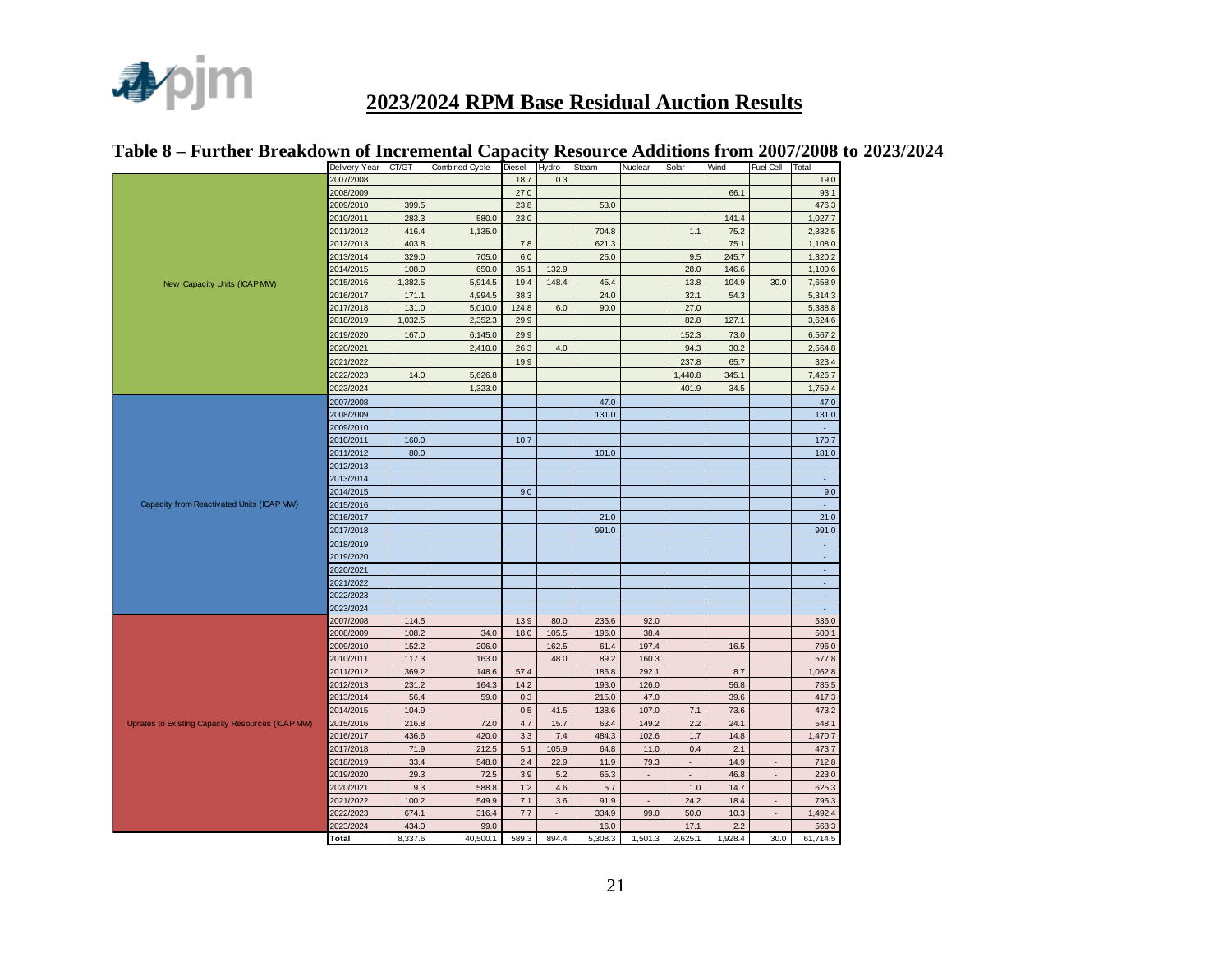

**Figure 3: Cumulative Generation Capacity Increases by Fuel Type** 

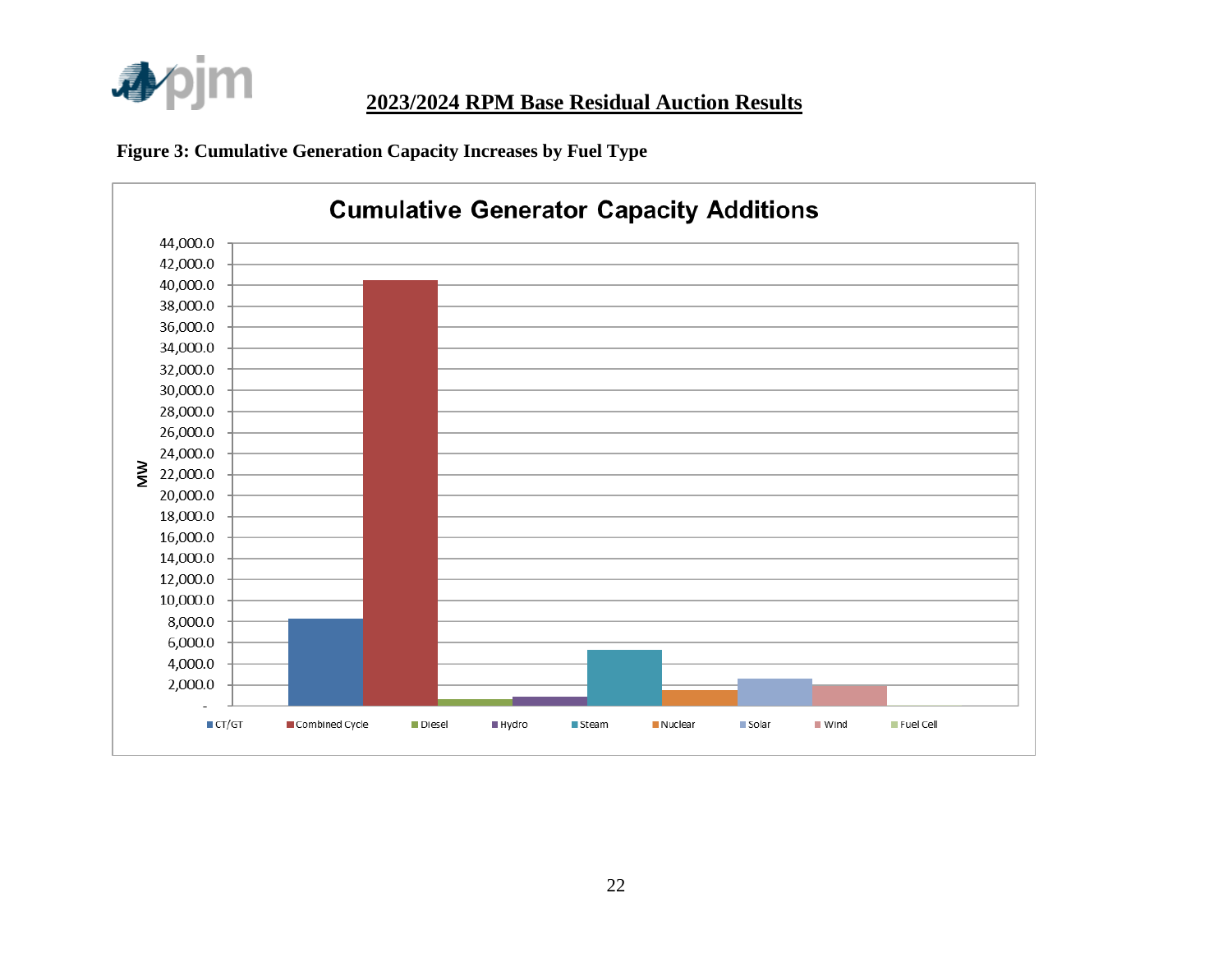

Table 9 shows the changes that have occurred regarding resource deactivation and retirement since the RPM was approved by FERC. The MW values shown in Table 9 represent the quantity of unforced capacity cleared in the 2023/2024 Base Residual Auction that came from resources that have either withdrawn their request to deactivate, postponed retirement, or been reactivated (i.e., came out of retirement or mothball state for the RPM auctions) since the inception of RPM. This total accounts for 16,422.3 MW of cleared UCAP in the 2023/2024 BRA which equates to 17,491.8 MW of ICAP Offered.

#### **Table 9 – Changes to Generation Retirement Decisions since Commencement of RPM in 2007/2008**

|                                             | RTO*                |                     |  |  |  |  |  |
|---------------------------------------------|---------------------|---------------------|--|--|--|--|--|
| <b>Generation Resource Decision Changes</b> | <b>ICAP Offered</b> | <b>UCAP Cleared</b> |  |  |  |  |  |
| Withdraw n Deactivation Requests            | 13,606.9            | 13,423.2            |  |  |  |  |  |
| Postponed or Cancelled Retirement           | 3,153.5             | 2,286.7             |  |  |  |  |  |
| Reactivation                                | 731.4               | 712.4               |  |  |  |  |  |
| <b>Total</b>                                | 17,491.8            | 16.422.3            |  |  |  |  |  |

#### **RPM Impact to Date**

As illustrated in Table 5, for the 2023/2024 auction, the capacity exports were 1,540.9 MW and the offered capacity imports were 1,601.2 MW. The difference between the capacity imports and exports results is a net capacity import of 60.3 MW. In the planning year preceding the RPM auction implementation, 2006/2007, there was a net capacity export of 2,616.0 MW. In this auction, PJM is now a net importer of 60.3 MW. Therefore, RPM's impact on PJM capacity interchange is 2,676.3MW.

The minimum net impact of the RPM implementation on the availability of Installed Capacity resources for the 2023/2024 planning year can be estimated by adding the net change in capacity imports and exports over the period, the forward demand and energy efficiency resources, the increase in Installed Capacity over the RPM implementation period from Table 8 and the net change in generation retirements from Table 9. Therefore, as illustrated in Table 10, the minimum estimated net impact of the RPM implementation on the availability of capacity in the 2023/2024 compared to what would have happened absent this implementation is 95,253.0 MW.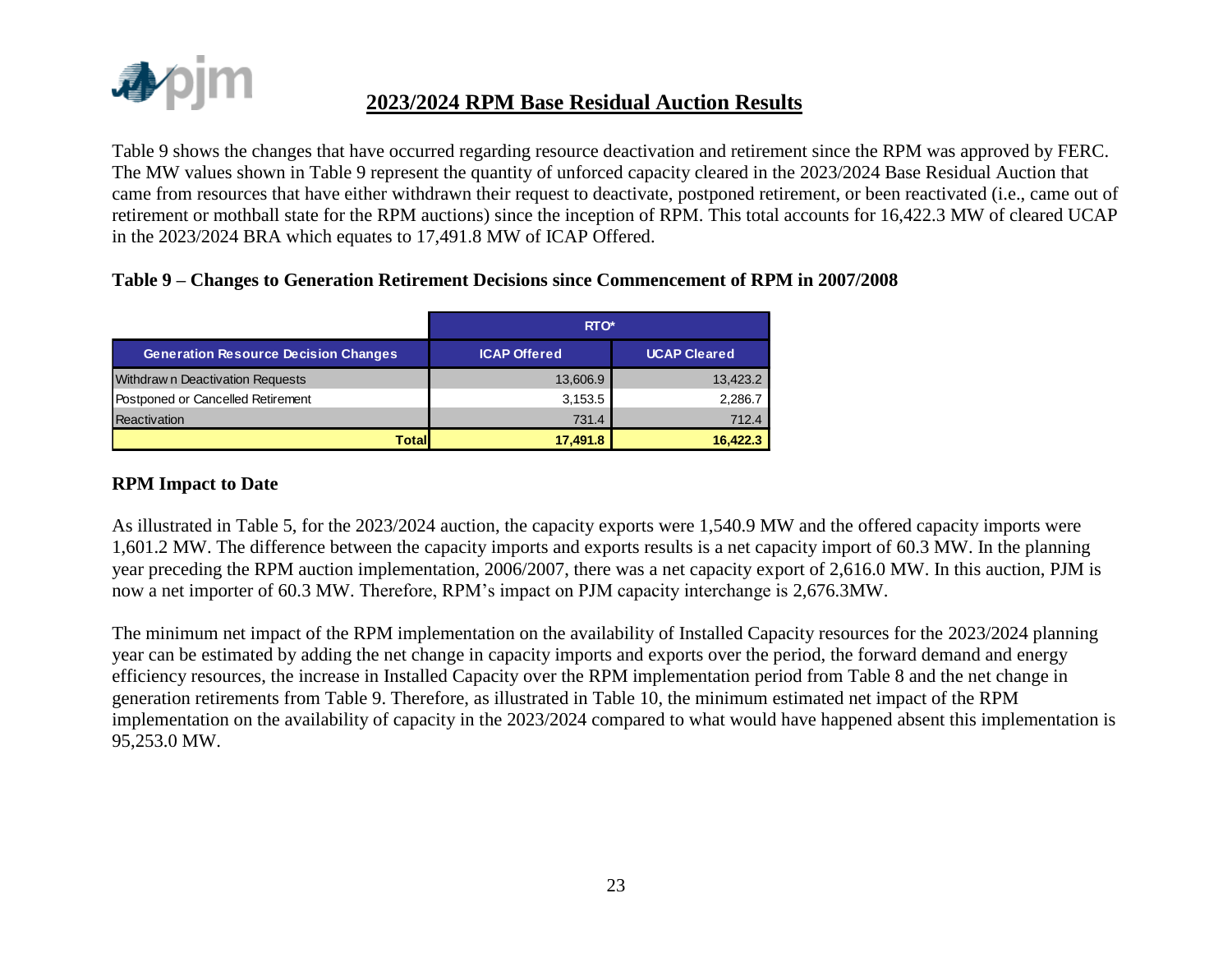

Table 10 shows the details on RPM's impact to date in ICAP terms.

### **Table 10 – RPM's Impact to Date**

| <b>Change in Capacity Availability</b>                           | <b>Installed</b><br><b>Capacity MW</b> |
|------------------------------------------------------------------|----------------------------------------|
| New Generation                                                   | 48,105.5                               |
| Generation Upgrades (not including reactivations)                | 12,058.3                               |
| Generation Reactivation                                          | 1,550.7                                |
| Forw ard Demand and Energy Efficiency Resources                  | 14,739.7                               |
| Cleared ICAP from Withdraw n or Cancelled Retirements            | 16,100.5                               |
| Net increase in Capacity Imports                                 | 2,698.3                                |
| Total Impact on Capacity Availability in 2023/2024 Delivery Year | 95,253.0                               |

#### **Discussion of Factors Impacting the RPM Clearing Prices**

The main factors impacting 2023/2024 RPM BRA clearing prices relative to 2022/2023 BRA clearing prices are provided below, separated out by changes to the demand-side and supply-side of the market.

#### *Changes that impacted the Demand Curve:*

- The 2023/2024 RTO Reliability Requirement was 163,166 or only 103 MW lower than in 2022/2023.
- 235 MW of PRD across the RTO has elected to participate in the 2023/2024 BRA. This is only 5 MW more than the amount that participated in the 2022/2023 BRA.
- The Net CONE increased in the RTO and for all of the modeled LDAs, except for BGE where it decreases. The Net CONE of the RTO increased by 5.6% and the increased in LDA Net CONE values ranged from -3.1% for the BGE LDA to 15% for the COMED LDA.